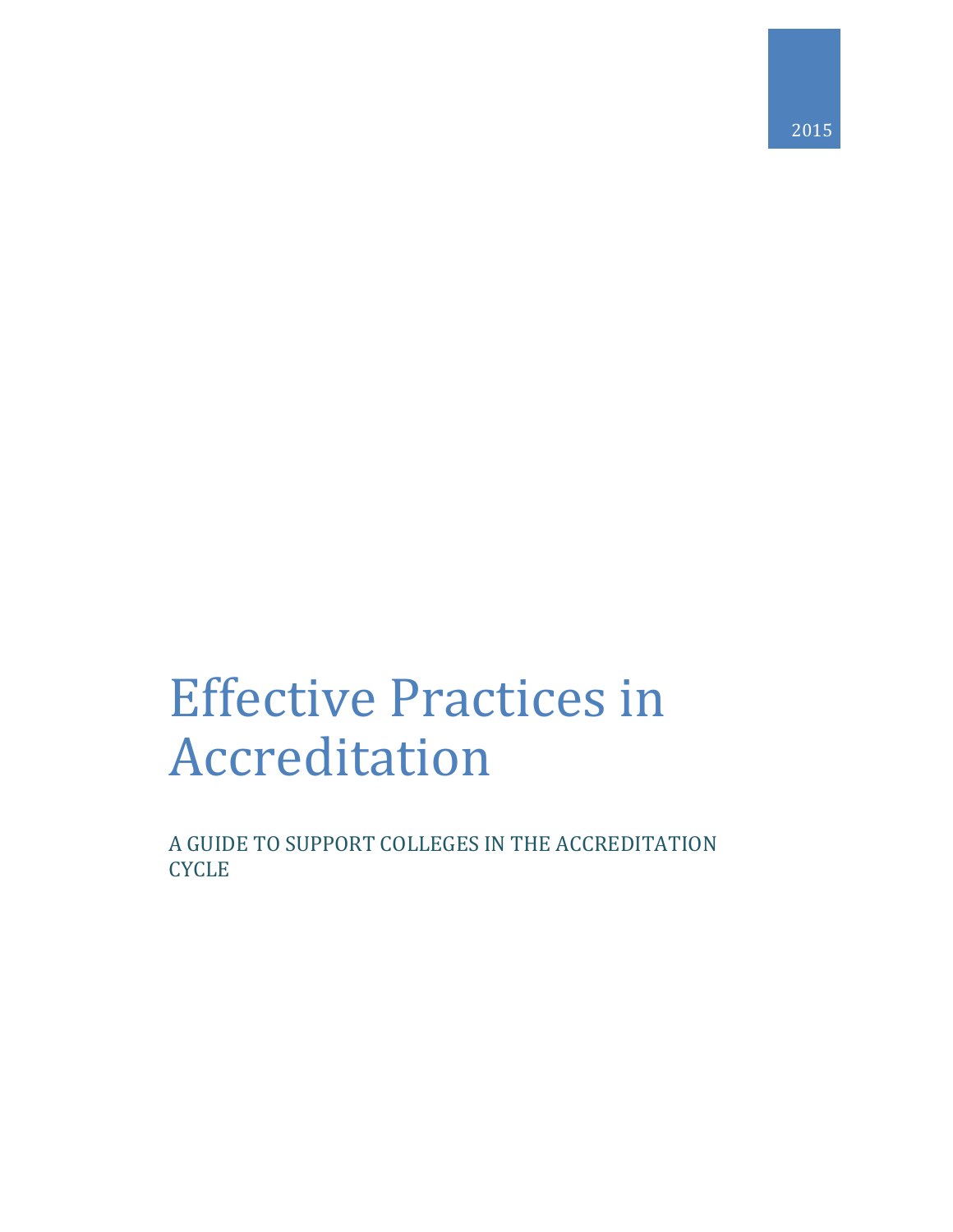#### **ACCREDITATION AND ASSESSMENT COMMITTEE 2014-2015**

John Stanskas, Chair, San Bernardino Valley College, Chemistry Randy Beach, Southwestern College, English Phil Crawford, San Jose City College, Political Science/Sociology Stephanie Curry, Reedley College, Library Science Michael Heumann, Imperial Valley College, English Danny Martino, Santiago Canyon College, Astronomy Timothy Pawlak, San Diego Continuing Education, Business and Information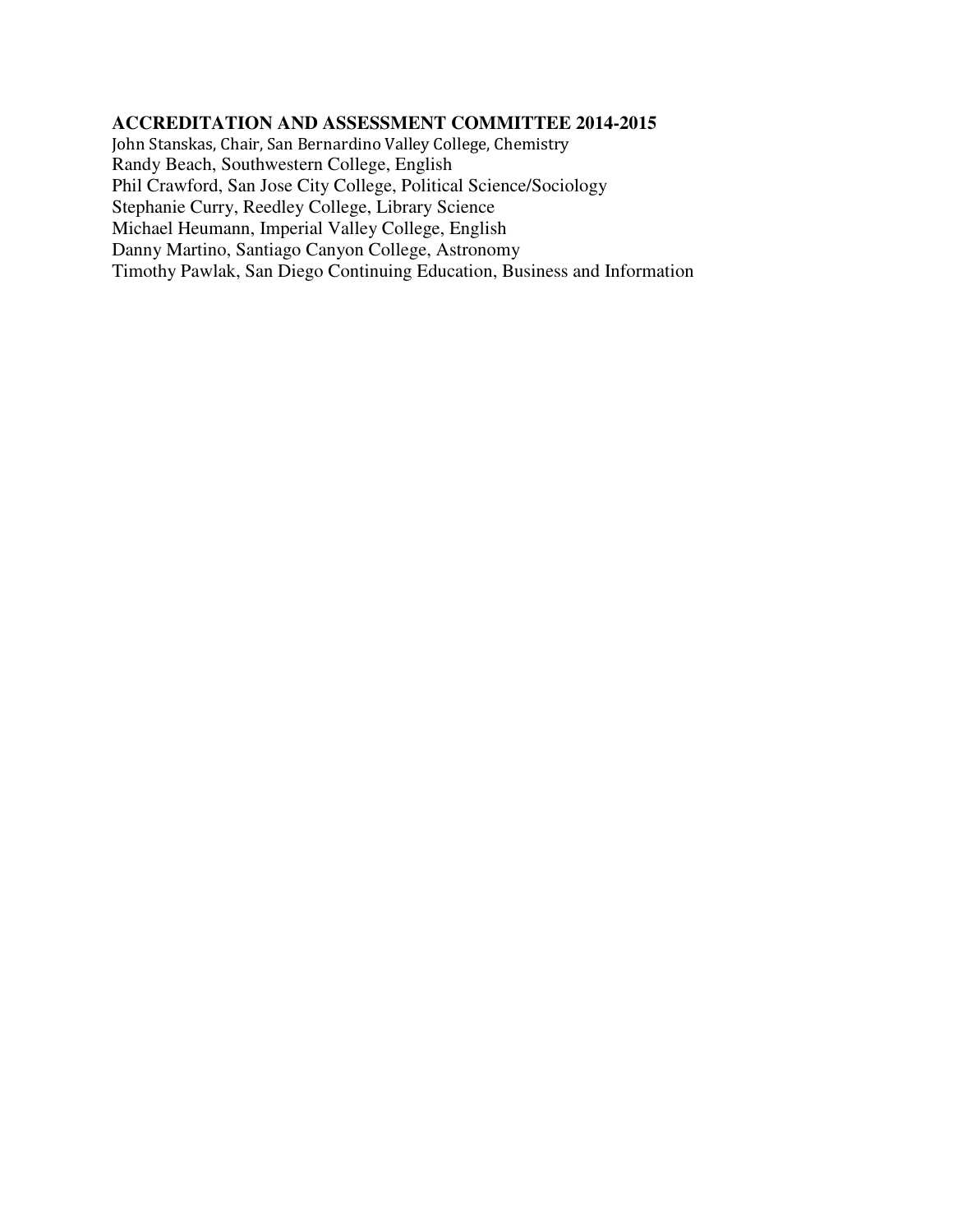| Guide to Evaluating Distance Education and Correspondence Education  14  |  |
|--------------------------------------------------------------------------|--|
|                                                                          |  |
| IX. Developing a Culture of Evidence by Documenting College Processes 17 |  |
|                                                                          |  |
|                                                                          |  |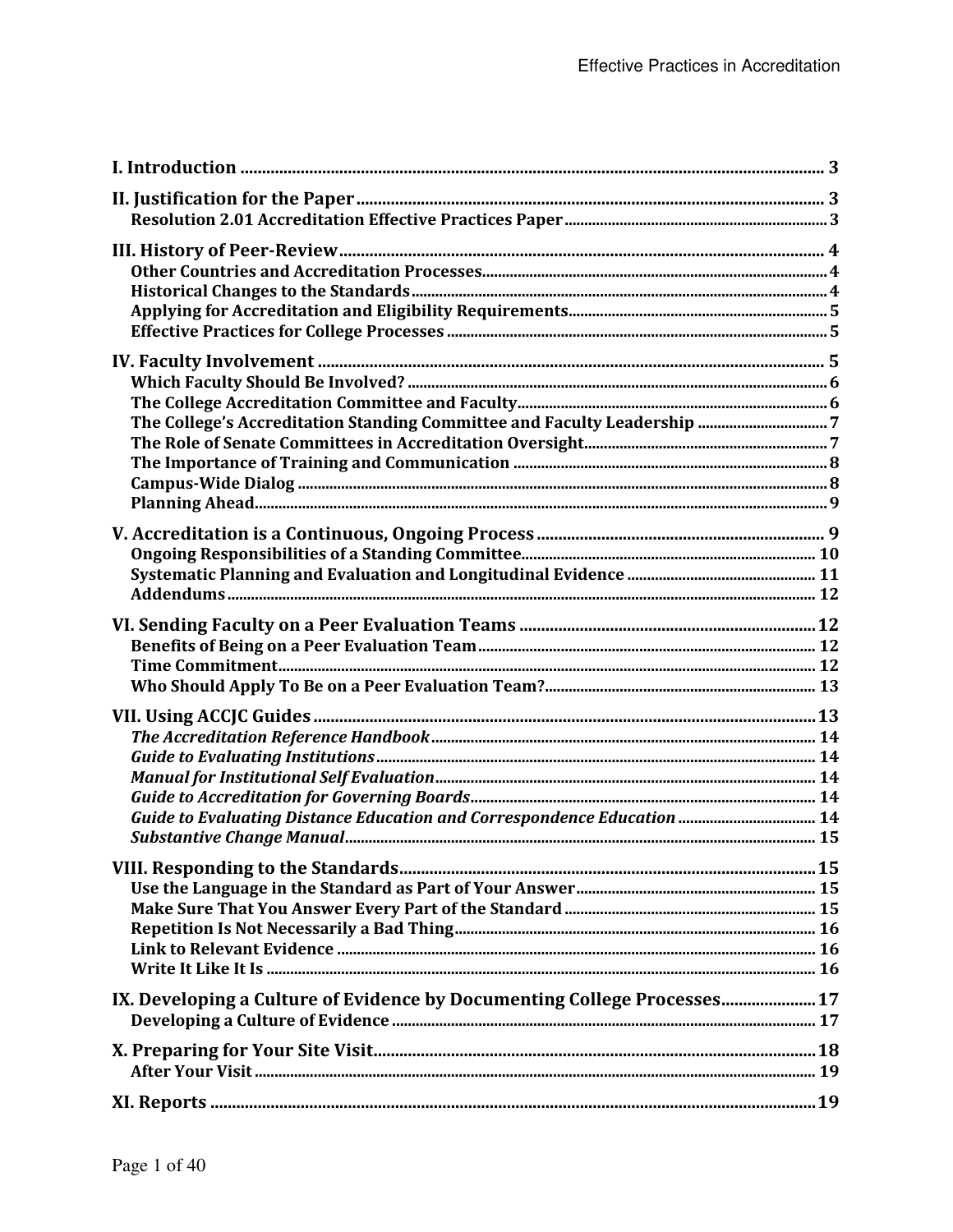| Institutional Self Evaluation of Educational Quality and Institutional Effectiveness 19 |  |
|-----------------------------------------------------------------------------------------|--|
|                                                                                         |  |
|                                                                                         |  |
|                                                                                         |  |
|                                                                                         |  |
| XII. Distance Education and Accreditation: Things to Think About To Be Prepared20       |  |
|                                                                                         |  |
| Standard I: Mission, Academic Quality and Institutional Effectiveness, and Integrity 22 |  |
|                                                                                         |  |
|                                                                                         |  |
|                                                                                         |  |
|                                                                                         |  |
|                                                                                         |  |
|                                                                                         |  |
|                                                                                         |  |
|                                                                                         |  |
|                                                                                         |  |
|                                                                                         |  |
|                                                                                         |  |
|                                                                                         |  |
|                                                                                         |  |
|                                                                                         |  |
|                                                                                         |  |
|                                                                                         |  |
|                                                                                         |  |
|                                                                                         |  |
|                                                                                         |  |
|                                                                                         |  |
|                                                                                         |  |

\*All references in this paper to the "Accreditation Standards" refer to the Standards adopted by the Accrediting Commission for Community and Junior Colleges (ACCJC) in June 2014, unless otherwise noted.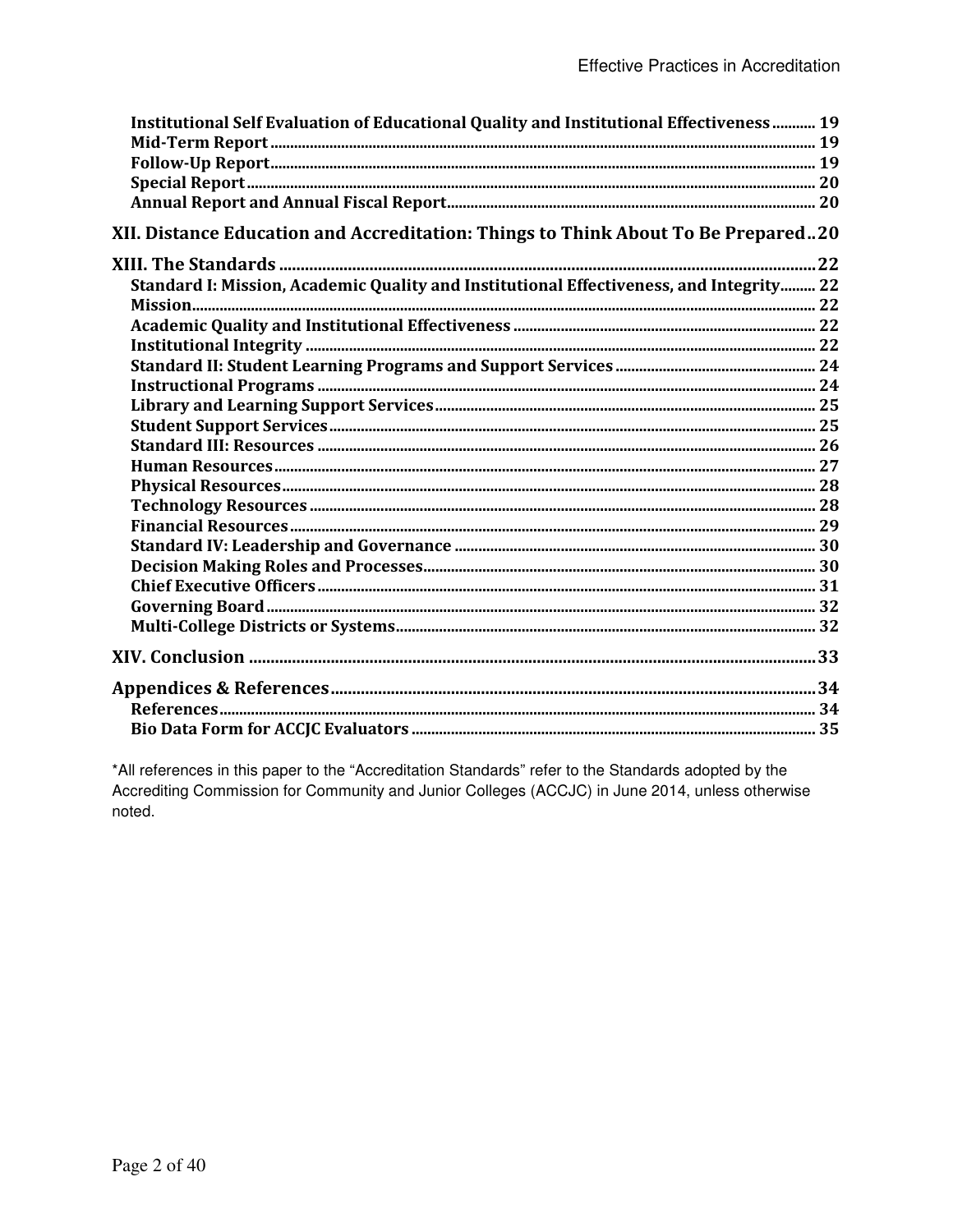# I. Introduction

Every college works to create and implement processes that assure quality and continuous improvement to demonstrate and ensure its service to students and community. Accreditation is one avenue that ensures some uniformity across many institutions in the eyes of the public. While this paper focuses on accreditation processes and meeting the needs of accrediting commissions, it is important to remember the overarching goals of service and improvement when devising systems appropriate to each individual college.

# II. Justification for the Paper

The Academic Senate for California Community Colleges was directed to create a paper by resolution 2.01 at the spring 2012 plenary session. The resolution states:

### **Resolution 2.01 Accreditation Effective Practices Paper**

Whereas, The Academic Senate for California Community Colleges has traditionally developed and distributed papers and resources that provide guidance to local districts in meeting state developed regulations;

Whereas, The Academic Senate for California Community Colleges held its annual Accreditation Institute on February 10-11, 2012, in Anaheim, and feedback from the attendees indicated the value of the specific examples presented in the general sessions and breakouts;

Whereas, The Accrediting Commission for Community and Junior Colleges (ACCJC) participated in planning and presenting the 2012 Accreditation Institute, and the ACCJC has expressed interest in continuing to work with the Academic Senate for California Community Colleges; and

Whereas, The ACCJC staff reiterated numerous times that colleges need to develop their own processes and that the ACCJC has not historically provided specific examples of the multiple ways that colleges can document evidence in meeting the Standards, yet the collaboration with the ACCJC at the 2012 Accreditation Institute provided the opportunity to solicit multiple examples to meet accreditation compliance;

Resolved, That the Academic Senate for California Community Colleges develop resources, including a paper, on effective practices for accreditation compliance including but not limited to effective examples of the following: completion of a self evaluation, actionable improvement plans, institutional effectiveness, surviving sanctions, program review, budgeting process, and governance structures.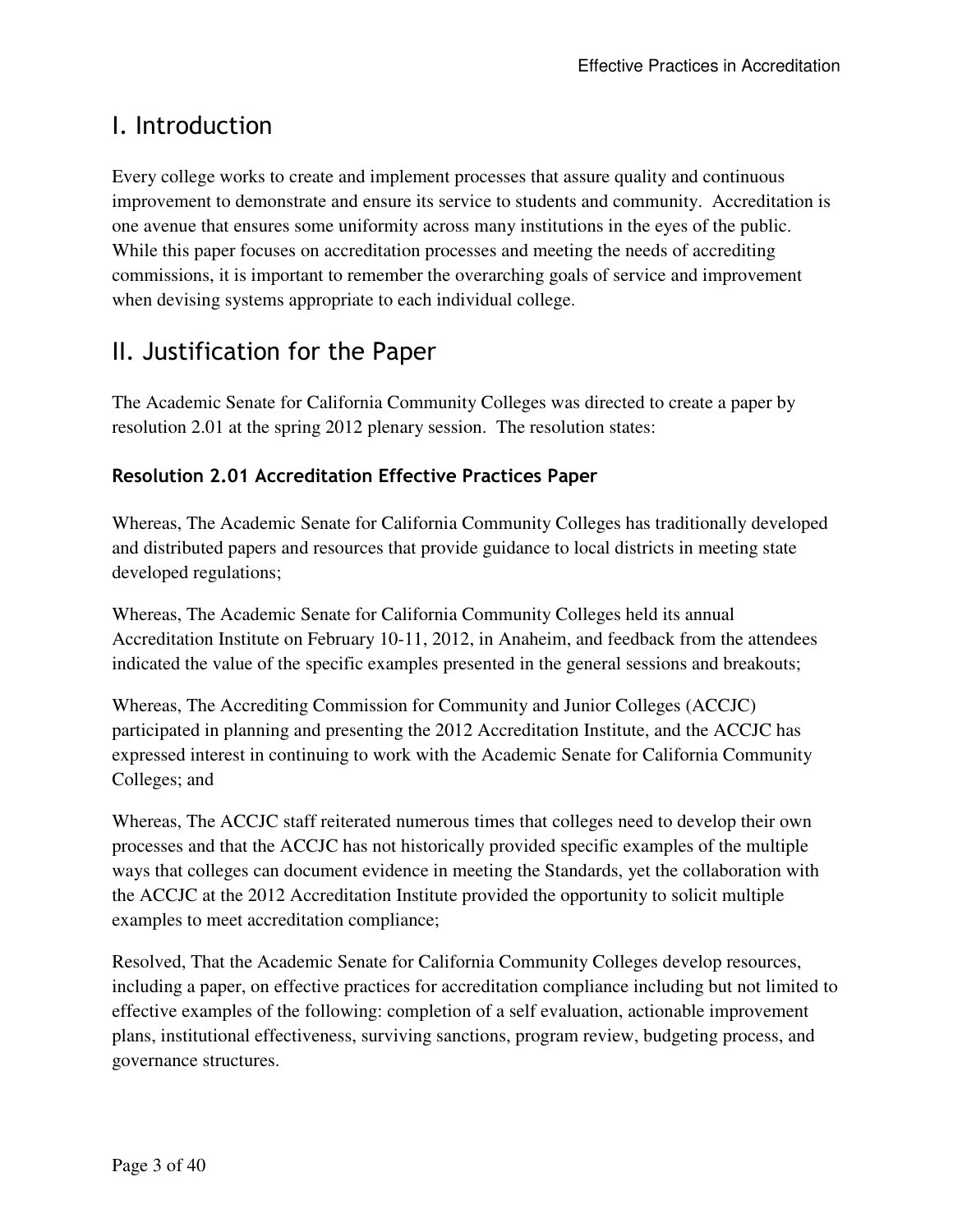## III. History of Peer-Review

### **Other Countries and Accreditation Processes**

There are several systems of accreditation throughout the world. Some countries provide direct oversight of quality assurance through a governmental department or ministry. Others may have a council of higher education that directly accredits colleges and universities. The United States uses a system of non-governmental agencies that respond to input from the U.S. Department of Education. Each system emphasizes that the government's role is to ensure the public interest is served.

The first regional accreditation agencies formed in this country in the 1880s with a primary purpose of ensuring minimum educational standards and admissions processes. A variety of regional accreditation agencies formed subsequently, all operating on a peer-review basis. Since that time, accreditation has evolved into a systematic peer-review process within the structures of state and federal governmental oversight. The government's role is to ensure the public interest is served through the establishment of minimum standards of quality and fairness. However, the regional organization remains with six major regional accreditors across the country.

California, Hawaii, and other Pacific colleges and universities belong to the Western region. The Western region is further divided into the Western Association of Schools and Colleges (WASC, commonly called WASC senior), the Accrediting Commission for Community and Junior Colleges (ACCJC), and the Accrediting Commission for Schools. The ACCJC traditionally has only accredited associate degree granting institutions; however, in response to recent legislation, ACCJC has been approved to accredit colleges that grant one bachelor's degree. All other institutions of higher education that grant bachelor's degrees or higher use WASC senior. The Accrediting Commission for Schools is an agency for K-12 and non-degree granting institutions. These accrediting bodies are defined as non-governmental and voluntary, though the benefits of accreditation create a strong incentive for institutions to become and remain accredited. While these and other accrediting agencies across the country are not operated by the government, they are periodically reviewed by the U.S. Department of Education and by the Council for Higher Education Accreditation (CHEA) which influences the minimum standards for quality assurance.

### **Historical Changes to the Standards**

The Standards, throughout their history, have been intended to define characteristics of good practice. Currently, there are four broad Standards in the ACCJC review process, but this has not always been the case. The self-evaluation report, also called a self-study, is used by colleges to examine their processes and structures against identified standards, but the standards were not established until the 1950s in the United States. The Standards arose in response to the desire to ensure institutions were uniformly providing quality education given the rapidly growing number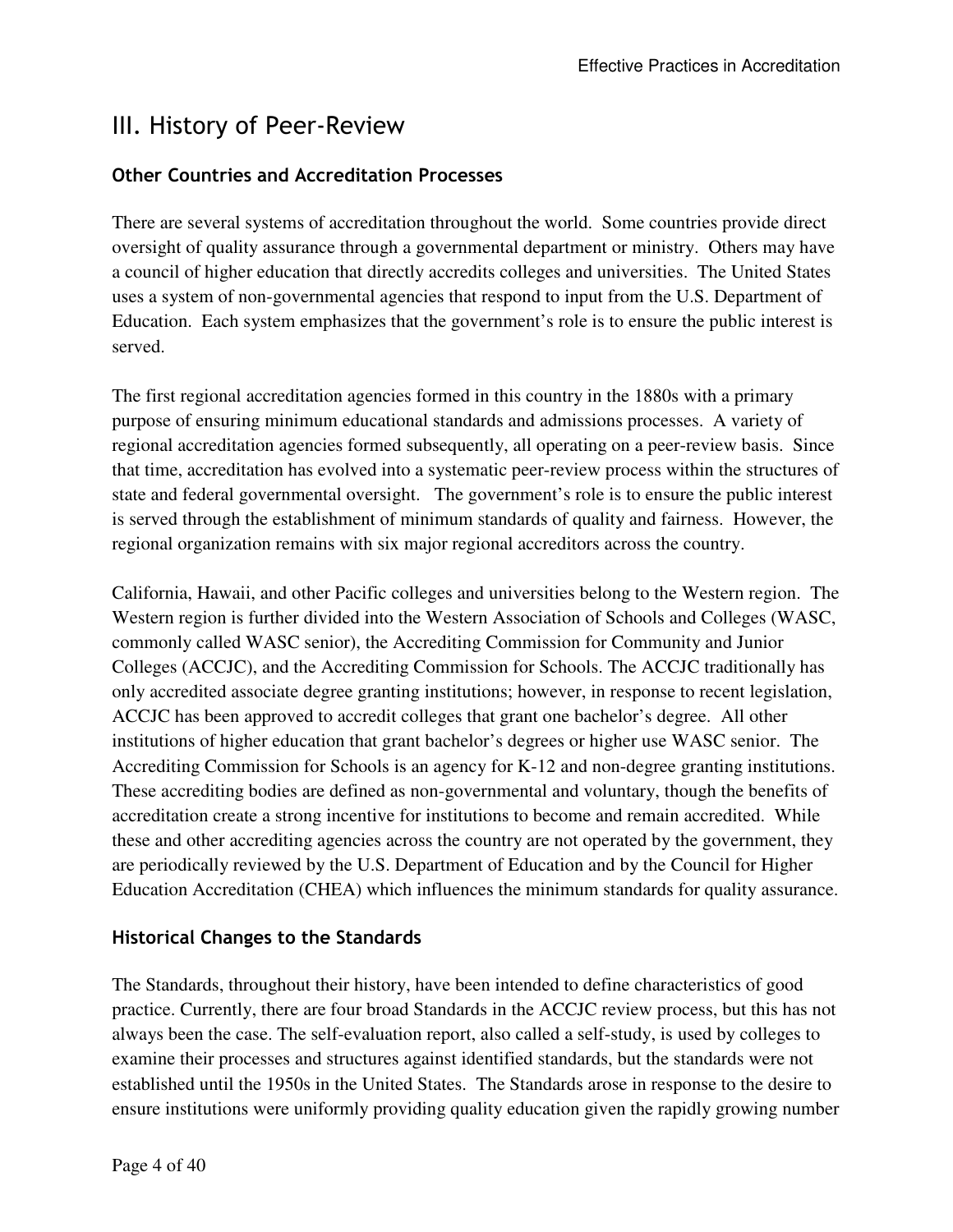of new students, particularly veterans utilizing the G.I. Bill. Later, in the 1960s and 1970s, the requirements that colleges must apply for reaffirmation of accreditation and that colleges must host a site-visit from regional peers became standard mechanisms, along with the self-study, in the accreditation process. In the 1980s, the focus of accrediting agencies began to shift from defining characteristics of good practice to the actual results, or outcomes, of institutional work. Programmatic review processes were also introduced as an expectation of institutions to evaluate the work of the institution.

In the 1990s, an emphasis on student learning outcomes and institutional effectiveness became a focus in the accreditation process. This was introduced in 1996 to the community colleges in the Western region through ACCJC. In 2002, ACCJC reduced the number of Standards from ten to four and the idea of a *culture of evidence* was introduced. In 2014, ACCJC revised its Standards once more to, among other things, incorporate requirements for baccalaureate-degree granting institutions.

### **Applying for Accreditation and Eligibility Requirements**

All institutions must apply for accredited status in order to ensure that all policies determined by the accrediting body are met and all eligibility requirements are addressed in an ongoing manner. A similar process of self-evaluation, including a site visit by an accrediting team, is required during the application period. As part of every Institutional Self Evaluation process and external Educational Quality and Institutional Effectiveness Review, the ACCJC monitors to ensure continuous compliance with all 21 of the Eligibility Requirements is occurring. These requirements touch on fundamental and comprehensive aspects of your college, such as financial viability, governance structures, and educational quality and equity specifically focusing on student learning outcomes as and student achievement outcomes as metrics.

### **Effective Practices for College Processes**

There is no single way by which colleges meet accreditation Standards. The Standards reflect the minimum requirements expected of institutions and each institution must find its own way to best serve the needs of the community and uphold the standards of educational quality. This paper outlines some effective practices that colleges should consider and regularly review, both in terms of processes and topics as well as in terms of the most recent ACCJC Standards adopted in 2014.

# IV. Faculty Involvement

The Accreditation Standards begin with the message, "The primary purpose of an ACCJCaccredited institution is to foster student learning and student achievement." This is, obviously, impossible without faculty involvement. Similarly, the accreditation processes, from the self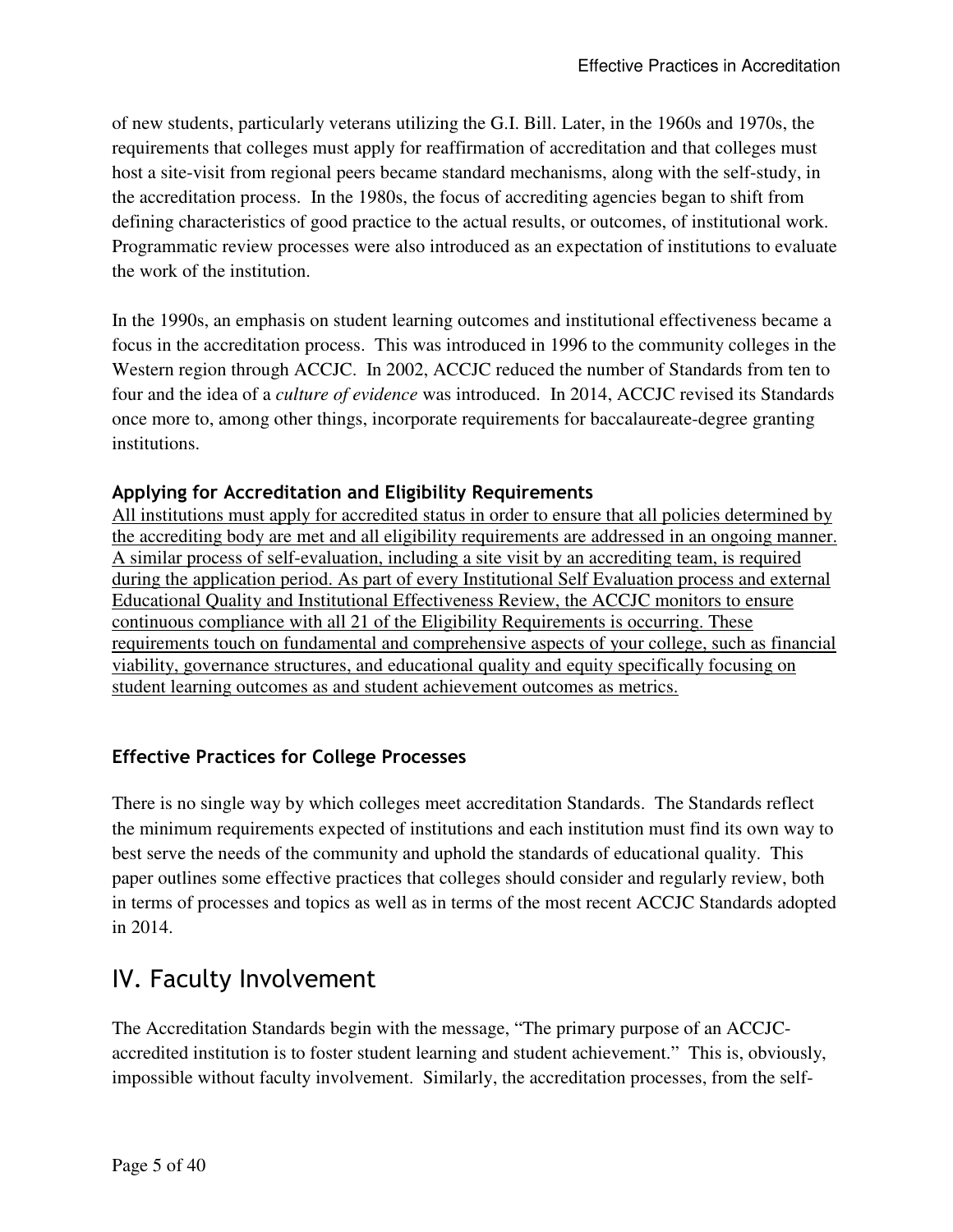evaluation to the site visit to the continuing responses to ACCJC recommendations, are impossible to measure without significant, continuous faculty involvement.

### **Which Faculty Should Be Involved?**

In short, all faculty should be involved in the accreditation effort. The effort should involve fulltime and part-time faculty; instructional and non-instructional faculty; counseling faculty; career technical education faculty; recently retired faculty; faculty from all areas of campus; and involvement should be continuous across each accreditation cycle. Some faculty will act as writers or editors of the self-evaluation. Others may provide input into particular areas that must be addressed (such as curriculum or distance education issues). Some faculty will co-chair committees. Finally, all faculty should review each self-evaluation to ensure that it is consistent with the college's mission and provides an honest and clear picture of the college.

The most visible sign of faculty involvement in accreditation is within the committee structures a college adopts particularly in regards to a college's accreditation or institutional effectiveness efforts. On most campuses, these committees function as ad-hoc or standing committees, but, in either case, these committees should be charged with developing the self-evaluation, preparing for the site visit, and then working to address any recommendations that emerge from the process.

### **The College Accreditation Committee and Faculty**

Many colleges do this continuous work through a standing Accreditation Committee. Ideally, a single accreditation committee is an ongoing committee or a standing committee of a college's shared planning committee and provides continuity from one accreditation cycle to the next. Accreditation committees that meet regularly throughout the 6 year cycle can be charged with monitoring compliance with the Standards, ensuring that recommendations are completed in the two year required window, addressing Department of Education compliance requirements and collecting evidence. Standing committees can also provide an opportunity for dialogue from all constituent groups on Accreditation topics including creating useful evidence, faculty participation in Standard writing, using SLO's data to improve student success, linking assessment to resource allocation, linking planning to the college mission, institutional effectiveness and using program review quantitative and qualitative data analysis for program and college improvement.

It is faculty, more than any other group, which should provide continuity and institutional memory in a committee like this. After all, administrators will often come and go from one accreditation cycle to the next, but most tenured and tenure-track faculty will remain. Therefore, it is imperative that the accreditation committee includes a significant faculty presence.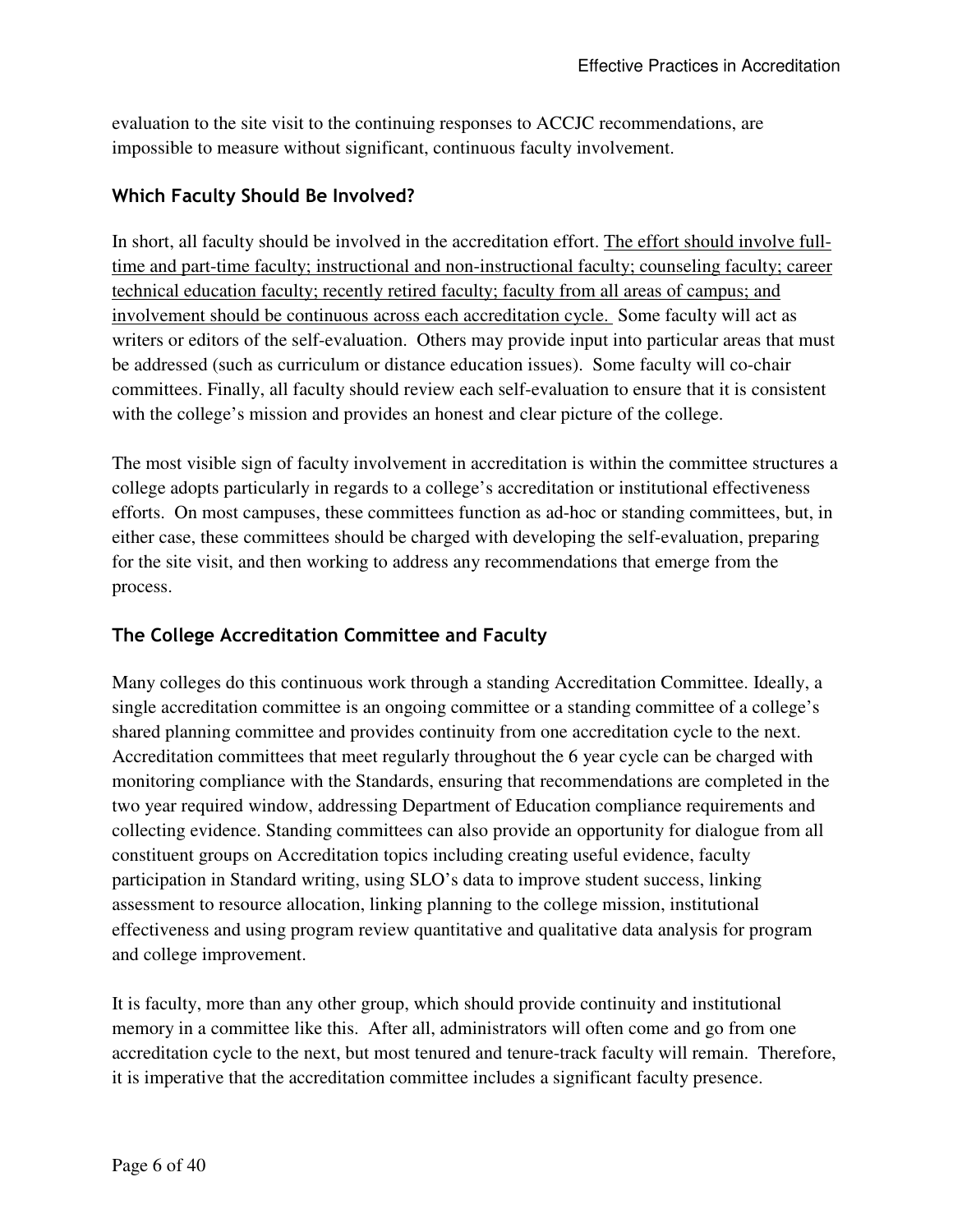At many schools, the accreditation committee has a faculty chair or co-chair, a position that often includes some release time. A faculty chair, working with the local senate president, should ensure that a significant number of faculty from across the campus participate in the committee's activities alongside administrators, staff, and students.

The accreditation committee should not act alone or in vacuum. The entire committee structure should have a hand in the accreditation process, beginning with the Academic Senate. The senate should receive regular reports from the accreditation chair and accreditation liaison officer (ALO). Further, the senate should provide oversight over any documents produced for accreditation and accreditation-related purposes—not just the self-evaluation but the annual reports, midterm reports, program reviews, substantive change reports, and other educational plans.

Faculty involvement in a college accreditation committee also promotes communication. The local Academic Senate, as well as other college shared-governance committees, should include the review and progress of any action plans that are included in a self-evaluation report in monthly meetings to keep faculty engaged in the process. Frequent updates allow for more faculty inclusion and involvement in the process and mitigates the loss of engagement that occurs as other faculty duties become priorities throughout the academic year. The local senate has the responsibility to appoint faculty to a standing accreditation committee which keeps faculty leadership connected to the process and gives an opportunity for any faculty member to be involved.

### **The College's Accreditation Standing Committee and Faculty Leadership**

Faculty involvement in an accreditation standing committee is key. As "faculty roles and involvement in accreditation processes, including self-study and annual reports" is a designated 10+ 1 function, it is recommended that there be a faculty chair or co-chair for any standing Accreditation committee. The local senate should be involved in selecting a co-chair who will work as a liaison between the committee, the local Academic Senate, and the faculty at large. It is also recommended that faculty have a strong voice on the committee and that local senates have specific appointed faculty on any standing accreditation committee. The faculty co-chair(s) would work in consultation with the administrative co-chair(s) and other co-chairs to outline the needs, procedures, and timelines for the committee. The committee should remain focused on best practices for the college, rather than correcting areas where the campus is lacking in the Standards. In highlighting the procedures that are efficient, the committee will develop techniques to address areas where the Standards may not be fully met more effectively.

### **The Role of Senate Committees in Accreditation Oversight**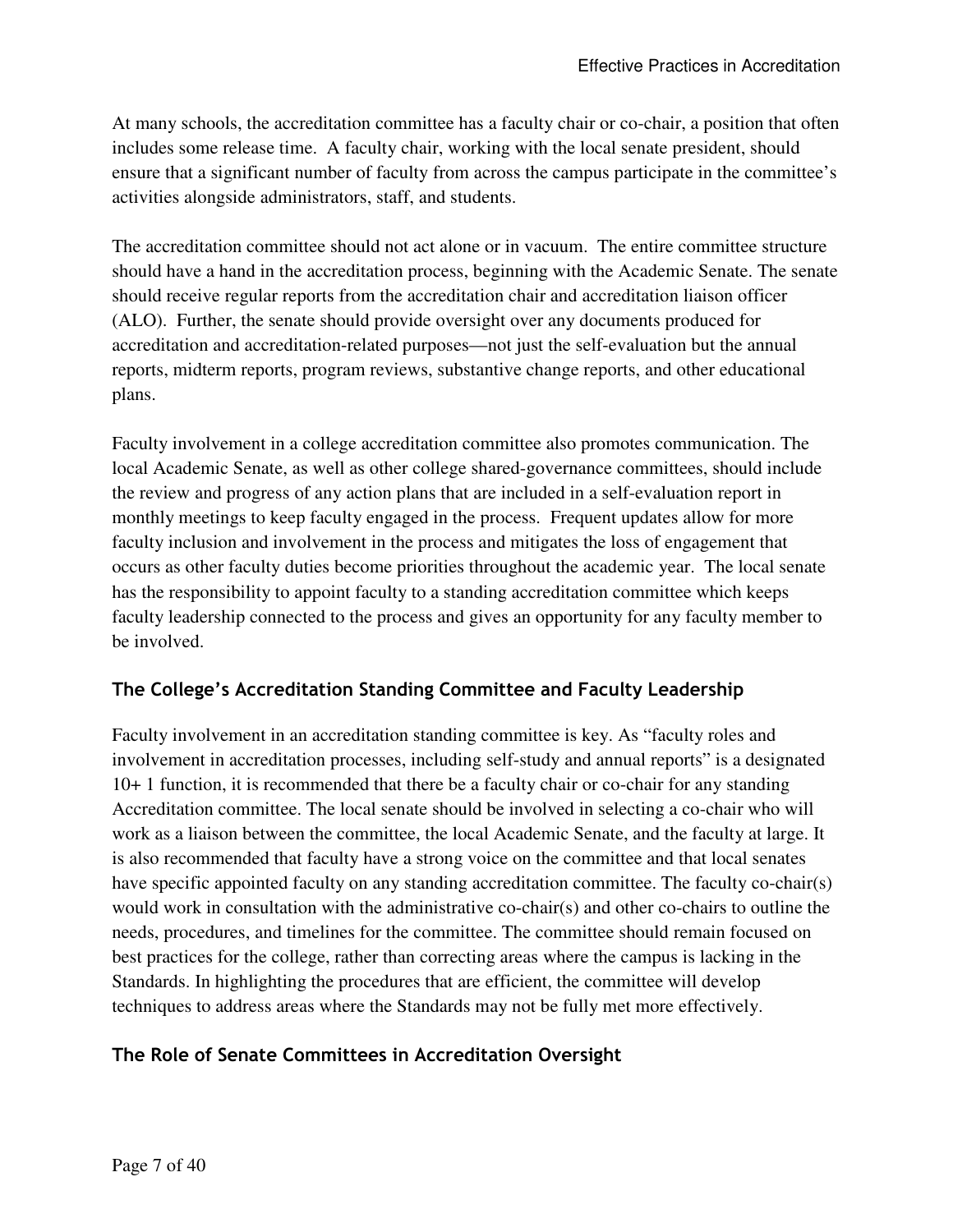The senate, its standing committees, and other key committees on campus also play a role in the development and continuous monitoring of particular Standards. Local senates should review their committee structures and assign monitoring duties to their standing committees based on their purview. The student services committee, for example, should play a role in developing II.C Student Support Services. The library and learning services committee should monitor II.B. Curriculum, SLO, basic skills, distance education, and other committees that directly relate to instruction should have a hand in developing II.A (among other Standards). Other college-wide committees such as finance, facilities, and technology committees should work with the accreditation committee in the development of the Standard III sections. All of these committees should have faculty participation, and the faculty on those committees should provide regular reports on progress to the senate and the faculty as a whole. Finally, departments and divisions should provide input in any Standard that directly impacts their respective areas.

### **The Importance of Training and Communication**

Committees provide a great mechanism to ensure faculty involvement. However, not all faculty, particularly part-time faculty, participate in these committees. Therefore, training and information distribution should be a key component to ensure faculty inclusion, and regular forums should be organized and advertised to keep the college abreast of compliance with accreditation Standards. Newsletters or other updates should be regularly sent out to the whole campus with information on the Standards, the college's institutional learning outcomes, and other pertinent matters. Workshops and other trainings should be established to provide continual instruction in key accreditation-related issues like SLOs, curriculum, and distance education. For example, Southwestern College's Office of Institutional Effectiveness provides a bi-monthly newsletter highlighting various aspects of integrated planning including accreditation, student learning outcomes assessment, strategic planning, and budget development.

### **Campus-Wide Dialog**

It is important that the academic senate form a plan for when and how to more completely involve faculty in integrating discussions with student and administrative services. This dialog should include:

- Techniques shared from across the state
- College representatives to the ASCCC Accreditation Institute who could report back to their local senates and respective committees.
- Reporting structures that filter through local senates. Senate representatives appointed to governance committees would then report back.
- Cross-pollinating committee structures with the standing accreditation committee. The committee can identify and link discussions to the needs of students. For example, the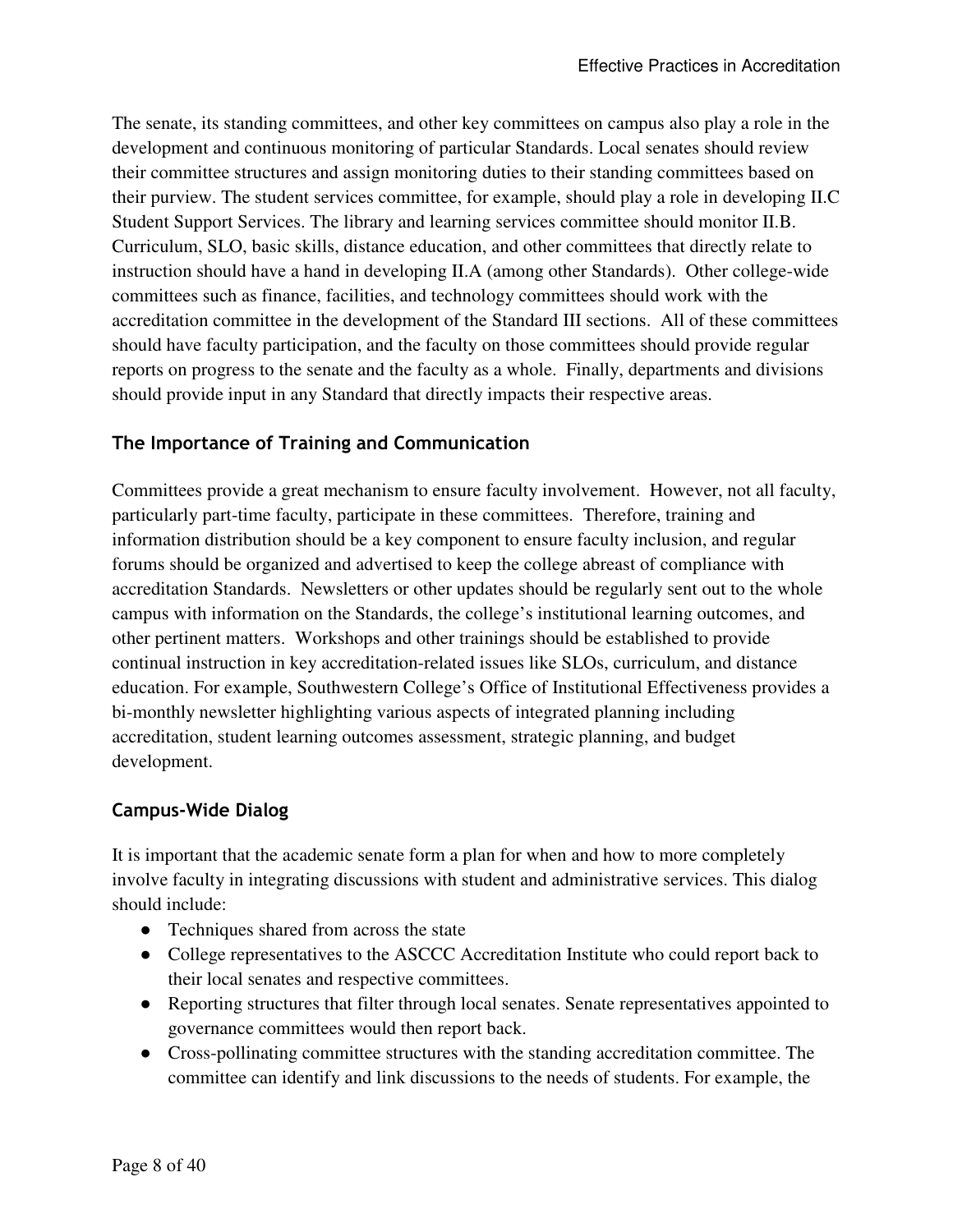committee might ask "How does enrollment management tie to facilities?" Faculty should be informed regarding all aspects of the college.

• Discussion of the Standards by local senate leaders in meetings. They can then disseminate information to department chairs and faculty via their senate representatives, minutes, and resolutions.

### **Planning Ahead**

As part of the 10+1 agreement, local senates should have a formal position regarding the faculty's role in accreditation. The role itself should be evaluated during accreditation cycle. The Senate should work to:

- Integrate accreditation questions regarding the Standards into Program Review, which will help make data easily accessible when writing a self-evaluation for the Commission.
- Collect evidence for the new cycle shortly after an action letter and/or recommendations are sent to the college, and if sanctions are imposed.
- Plan committee chair orientations to include their responsibilities for the committee as well as how they can work with accreditation in mind, including where to find supporting data.
- Assist in preparing a keyword searchable website linking divisions, committees, program reviews, and other accreditation-related materials for easy access to data, reports and documents for any administrator or faculty to access. This should include updates and timelines for the accreditation process.
- Encourage the senate president or designee to work with the strategic planning committee to ensure faculty engagement in integrated planning efforts
- Formulate clear planning cycles and communicate them to the committees, department chairs and faculty at large with the goal of the college being more systematic in its approach to accreditation.
- Assist multi-college districts to work through task forces and district committees to bring ideas together. Faculty need to be a driving force for change and be attentive when the boards are micromanaging beyond their own board policies

# V. Accreditation is a Continuous, Ongoing Process

Gone are the days In the past, there were times when colleges could work on accreditation Standards just the year or two before a site visit and be successful in their bids for reaffirmation of accreditation. Accreditation today is an ongoing and systematic process. Colleges are expected to meet all of the accreditation Standards at all times, and colleges must continuously work on and evaluate their compliance with the Standards.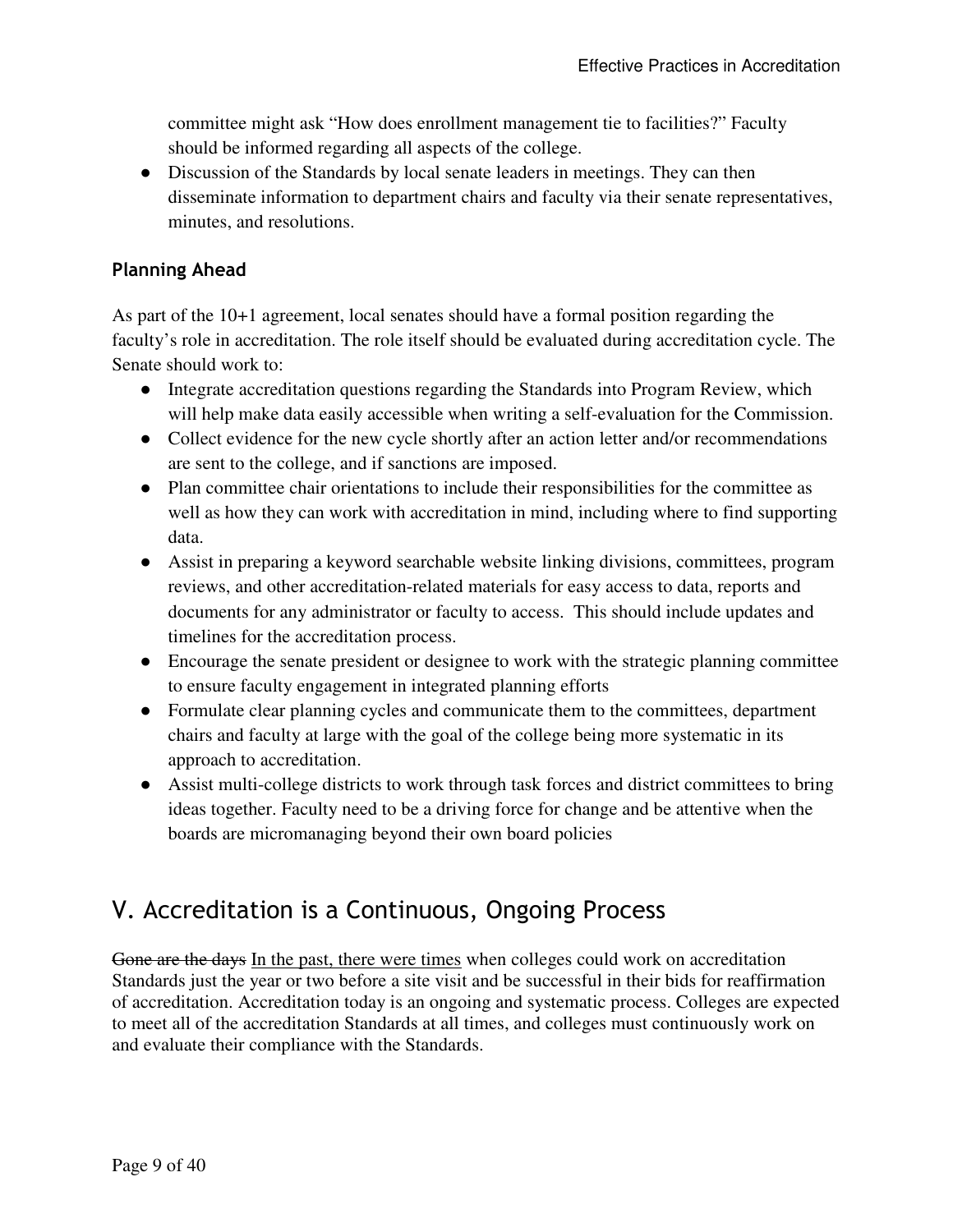In a recent study entitled *Accreditation In the California Community Colleges: Influential Cultural Practices* presented by Dr. Nathan Tharp of Feather River College at the 2013 ASCCC Accreditation Institute, the research emphasized the importance of accreditation awareness and preparation as an ongoing, if not daily, activity to ensure reaffirmation and provide meaningful improvements to meet the institution's mission. Dr. Tharp writes, "An engaged institution can integrate the meaning behind accreditation into ongoing self-assessment processes and avoid the experience of accreditation being merely a compliance exercise" (57). Colleges should take steps to institute these processes that emphasize ongoing discussions on accreditation and faculty should be involved regularly in discussions of quality in all aspects of the Standards.

ACCJC states in their *Manual for Institutional Self Evaluation of Educational Quality and Institutional Self-Evaluation* (published in January 2015), "Accreditation should not be seen as an event that takes place every seven years where compliance with the ACCJC Accreditation Standards (Standards) and other requirements is assessed. The accreditation process provides an opportunity for the institutional leadership to take stock of the continuous improvement of the institution in cooperation with college stakeholders. Every ACCJC-accredited institution must meet the ERs, Accreditation Standards, including federal regulations, and Commission policies at all times." These pronouncements make clear ACCJC's expectation that a quality, evaluative process supporting institutional effectiveness is ongoing.

College-wide monitoring and discussion regarding accreditation need to be an ongoing process. All too often colleges focus their accreditation efforts during the two years before a campus visit. In this model, committees act more along the lines of task forces that disband, or significantly ease their responsibilities, after the site visit and following the release of the Commission's actions or recommendation letters. This approach can lead to chaos and mistrust when institutions attempt to write and address Standards under time constraints. Also, this type of structure often produces new, untested policies and procedures for the college that the faculty members struggle to implement and understand in the rush to the site visit. For more fluidity in the accreditation cycle, many colleges have instituted standing accreditation committees, through which awareness of accreditation compliance is an ongoing and constant process for a campus.

Part of this ongoing process includes the periodic review and continued implementation of any actionable improvement plans indicated in the Quality Focus Essays required by the Commission beginning with the 2014 Standards. These actions help provide both new and established faculty opportunities to collaborate and discuss the continued implementation of plans to improve and support ongoing awareness of accreditation Standards throughout the accreditation cycle and in preparation for the writing of future self-evaluation reports.

### **Ongoing Responsibilities of a Standing Committee**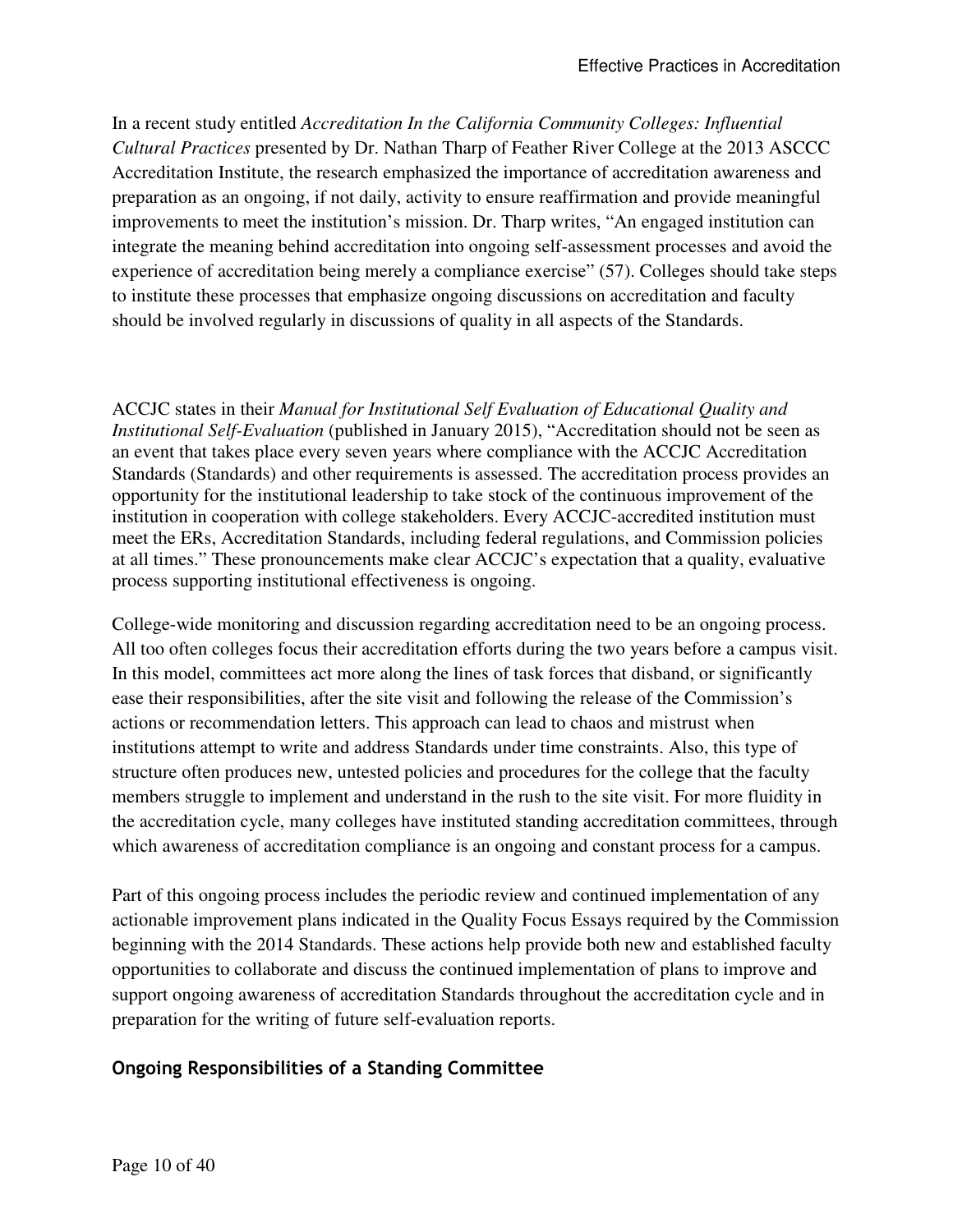On an ongoing basis, a standing accreditation committee should take responsibility for next actions that the college needs to take to remain in compliance with the Standards, implement plans for improvement, and to reflect on areas of the Standards that are well-served by current processes. In years when the college faces reaffirmation, the committee would assume responsibility for addressing any Commission recommendations and any action plans created in the process of completing the self-evaluation. Committees should have ongoing meetings to prepare for the next accreditation site visit, follow-up reports and mid-term reports, and the committee has responsibility to develop strategies and plans for addressing sanctions if needed.

Responsibilities include the following:

- Receive ongoing reports from other governance committees with purview of areas relevant to the Standards
- Review the Standards and collect evidence needed for ongoing ACCJC reporting
- Review integrated planning processes and look for overlap in order to confirm the Standards are met. For example, distance education should be discussed in more areas than the Distance Education Committee. The accreditation committee would maintain documentation of agendas, minutes, and reporting to various other committees as evidence of an ongoing, campus-wide discussion.

The faculty representatives on the committee or the committee co-chairs should report to the local senate and provide updates as actions are taken to comply with Standards or to collect evidence and documentation. As the college's landscape changes due to the addition and elimination of courses and programs, new and ongoing state initiatives, and budgetary fluctuations, ongoing committee activity in support of accreditation awareness and compliance allows for a more proactive response and can lead to better preparation as a college progresses through the accreditation cycle.

### **Systematic Planning and Evaluation and Longitudinal Evidence**

Since colleges are expected to meet accreditation Standards at all times, it is important that colleges show and support, with evidence, systematic, consistent, and wide-reaching planning and evaluation mechanisms. By the time the self-evaluation is due and the team arrives, the college should have an integrated planning cycle that has been implemented and supports student success. Also, the college planning mechanisms should have been evaluated and that evaluation has been used to improve institutional effectiveness. Colleges who have created planning documents just prior to the team visits and have not had time for evaluation and improvement do not meet many of the Standards including I.B.3, I.B.4, I.B.6, I.B.7 and I.B.9. College/District Planning should be done early in the accreditation cycle and to give time for the college to demonstrate that its process are systematically and regularly evaluated. This will create longitudinal evidence that shows that the college has continuously met the Standard. Some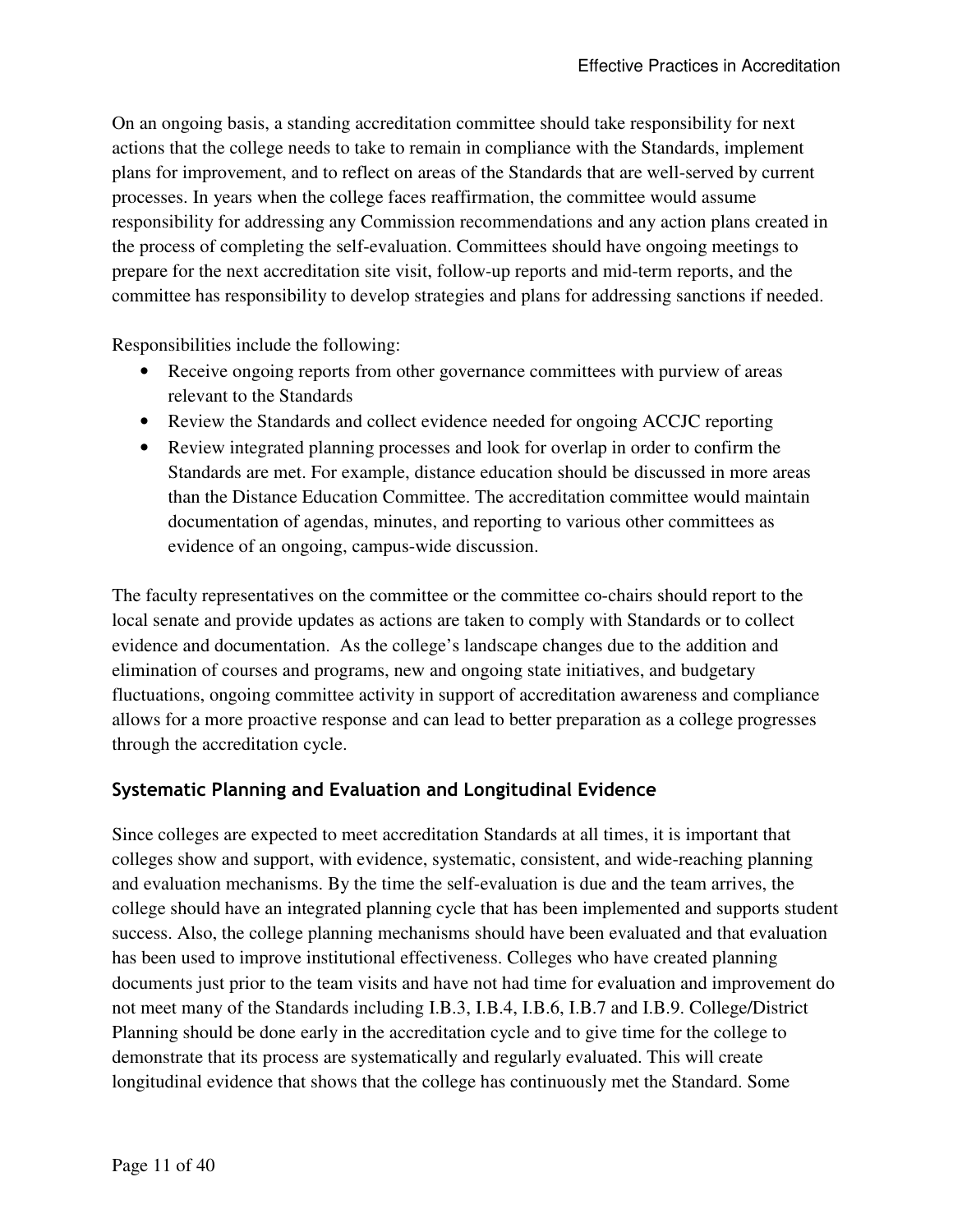colleges create a listing of all planning documents, their review cycle, and what improvements were made to show how they continuously meet the Standards.

### **Addendums**

Even when colleges submit their self-evaluations, accreditation work is not complete. Colleges can complete an addendum to the self-evaluation starting from the date the report is submitted to the Commission. Colleges can include in the addendum any additional evidence and the work they have done up to the team visit, including work on self-identified concerns by the college. This addendum can be submitted to the Commission to be shared with the Peer Evaluation Team, also called the External Evaluation Team. This is another way for colleges to show their continuous work in meeting/exceeding the Standards.

# VI. Sending Faculty on a Peer Evaluation Teams

### **Benefits of Being on a Peer Evaluation Team**

Faculty participation on Peer Evaluation Teams is a benefit to the accreditation process, the faculty member's college and the faculty member's own professional development. Faculty voices on accreditation teams are essential for a true peer evaluation process. Faculty who have participated on teams bring effective practices and experience in reading and assessing accreditation Standards back to their home institutions, which could help in their own accreditation compliance and improvement. For the faculty member volunteering to participate on a team, it is a great professional development opportunity and gives them an opportunity to dialogue and work with faculty and administrators from across the region.

Faculty understanding and perspectives of the process are dynamically changed through the experience of serving on a visiting team. The skills gained from the training and the participation on a visiting team are invaluable.

### **Time Commitment**

Being on a Peer Evaluation Team is a significant time commitment consisting of the following:

- One full-day peer-evaluation-team training workshop. Try to attend the workshop your group is assigned to so you can meet your team before the visit.
- Reading the institution self-evaluation, evidence, previous reports and recommendations including communications with the Chair.
- Prep work on your assigned Standard or Standards before the visit. The Standards are divided among the team either through selection or assignment.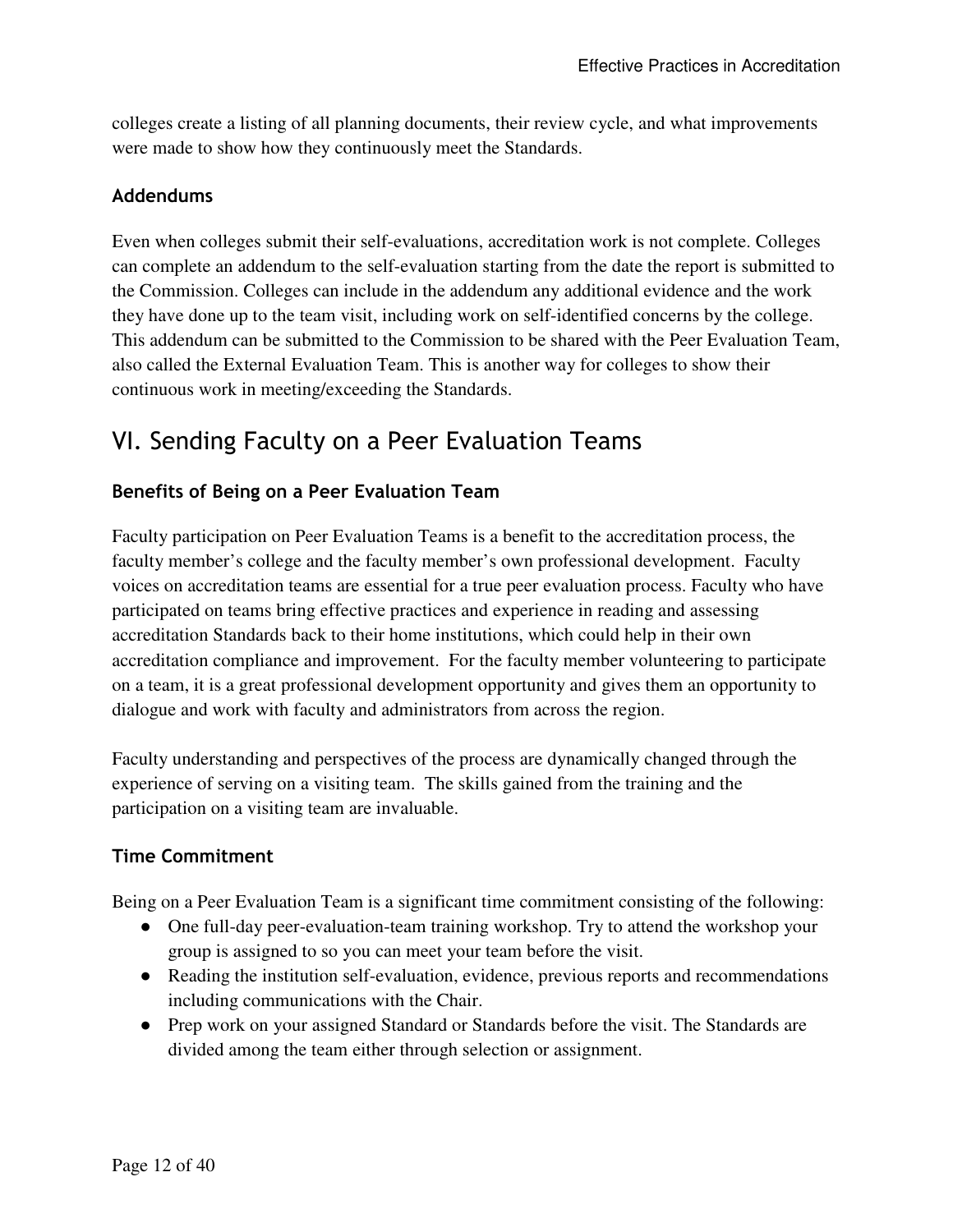● At least 4 full days for the site visit. Each day will begin very early and end late. The days are structured to complete requirements of the visit and to accommodate writing time. Writing time will be divided in individual and group segments.

You will start reading and working on the self-evaluation about two months before the visit. The Chair of the Peer Evaluation Team typically contacts members of the team early in the cycle to share relevant information from communication the Chair has had with the institution. The Chair typically has a pre-visit meeting with the college president to discuss areas of concern in the selfevaluation. The Chair is the primary contact with the institution and may have visited the institution prior to the team visit. You will have completed the majority of the work once the team visit is complete, including the writing. During the visit, update reports may be given to the institution for review and response, allowing the institution the opportunity to clarify or present additional evidence. Typically, after the visit you will only need to review the final report.

When you receive a letter from the Commission to be on a team, be realistic about whether you can commit to the time necessary to be on a team. There have been times when team members dropped out at the last minute. This is especially troublesome when it is one of the limited faculty members on a team.

### **Who Should Apply To Be on a Peer Evaluation Team?**

Any faculty member can apply to be on a Peer Evaluation Team by completing the Commission's Bio Data Form (Appendix A) and having it signed by their college president. ACCJC states in their *Team Evaluator Manual* (January 2015) that the Commission forms teams with individuals with "expertise and or experience in learning outcomes and resources, career technical education, distance/correspondence education, planning, research and evaluation" (4). Local senates should encourage faculty members who are Curriculum Chairs, SLO or Program Review coordinators, Distance Education coordinators, Academic Senate Presidents, Accreditation Chairs/Coordinators, Student Services and Library faculty, and CTE faculty to apply to be on a Peer Evaluation Team (Appendix A ACCJC Bio Data Form for Evaluators).

# VII. Using ACCJC Guides

All colleges in the California Community College system are currently accredited by the ACCJC, which provides multiple guides and handbooks to assist districts to meet the Commission's Standards and to navigate a successful accreditation cycle. With the Commission's emphasis on protocol and consistent presentation of evidence, it is in the best interest of colleges preparing to write a self-evaluation or to host a Peer Evaluation Team to be aware of these guides and use them in all steps of the process. The following is a brief explanation of several Guides and how they might be useful.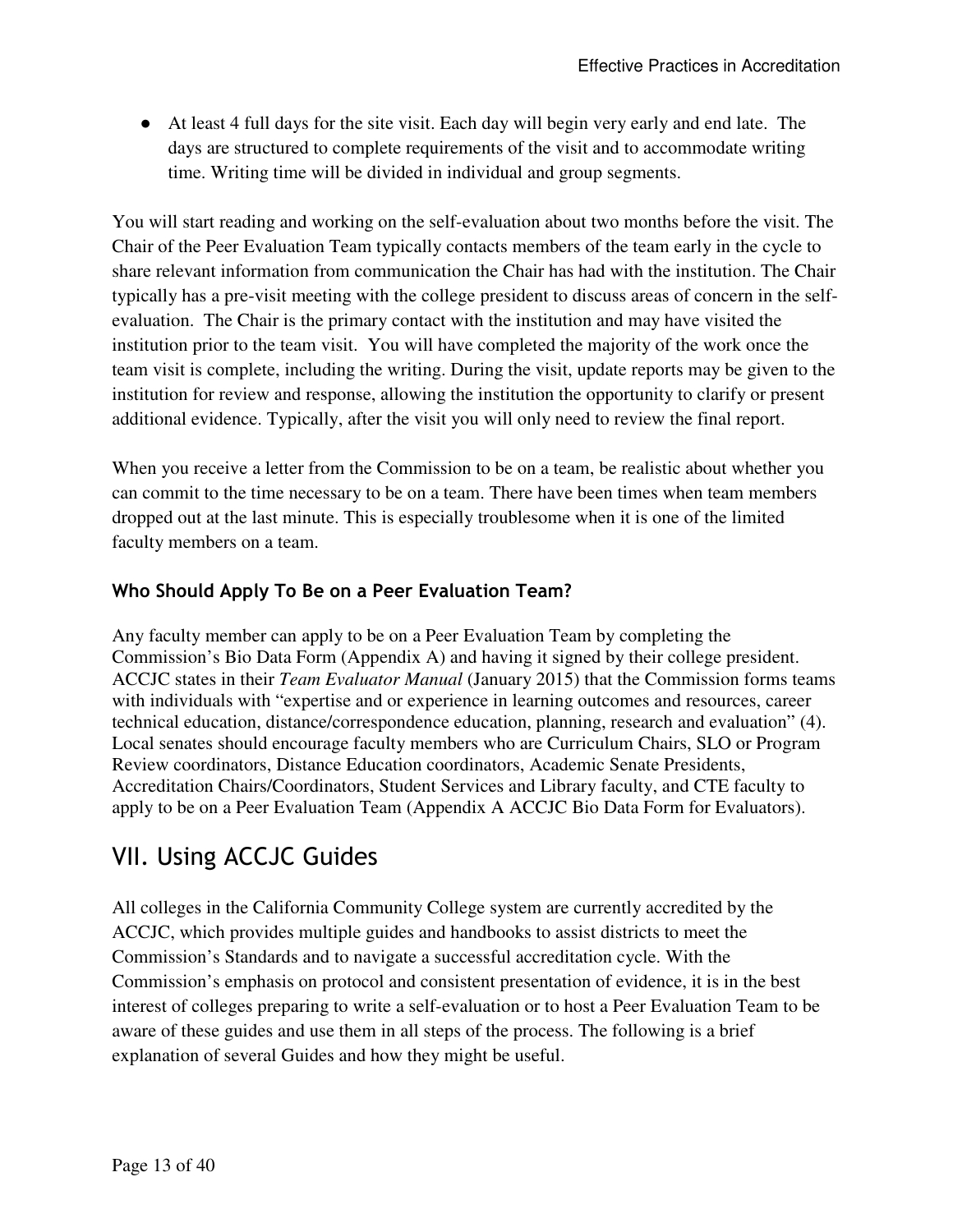### *The Accreditation Reference Handbook*

For institutions preparing for a self-evaluation report, also known as the Institutional Self Evaluation of Educational Quality And Institutional Effectiveness, this handbook provides the basics: the Standards, the eligibility requirements colleges must meet prior to making a formal application for accreditation and maintain after affirmation of accreditation, and the Commission's policies. This document enumerates those requirements and cross-references them to the Standards, including the statutory basis for its policies. Institutions can use this manual as an "Accreditation 101 guide" for new faculty involved in accreditation.

### *Guide to Evaluating Institutions*

This guide is essential for an institution preparing to write its Institutional Self Evaluation of Educational Quality and Institutional Effectiveness report. This Guide contains questions for each component of the Standards that promote discussion at a college regarding how well its processes and execution of those processes support the institution's ability to meet the Standard. These questions are often asked by visiting team members during a site visit, and the guide provides examples of evidence that would be helpful to prove a college meets a Standard. Institutions can use this guide and its questions to spur discussion in its committees working on the self-evaluation and to gather information for writing the self-evaluation.

### *Manual for Institutional Self Evaluation*

Organizing the Institutional Self Evaluation of Educational Quality and Institutional Effectiveness report is a daunting task for any college. This manual suggests ways to organize the report, provides samples of necessary forms that must be submitted with the report, and includes precise formatting information. An effective practice is to use this manual to determine ways to organize your college's decision-making structure to support accreditation Standards in order to integrate Standards into daily operations at your college.

### *Guide to Accreditation for Governing Boards*

In the last decade, actions of a college's Governing Board or Board members have played a role in colleges being sanctioned. This Guide provided by the ACCJC describes the duties and responsibilities of governing board members in regard to the Standards.

### *Guide to Evaluating Distance Education and Correspondence Education*

Now more than ever, scrutiny of distance education programs is on the minds of faculty and staff at many colleges. This manual helps institutions understand the Commission's expectations of distance education and how all areas of the institution's operations can support an effective distance education program.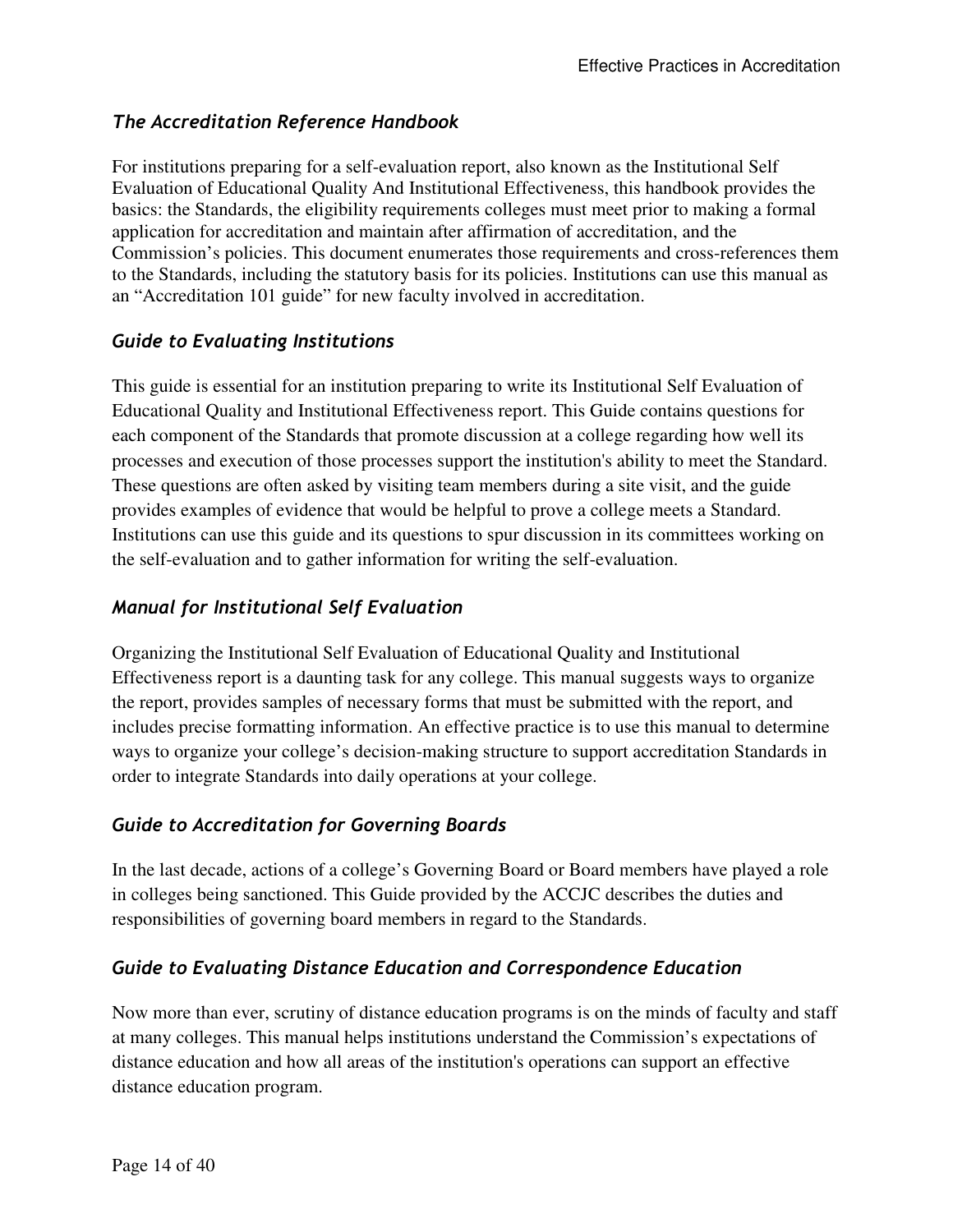### *Substantive Change Manual*

Colleges often find themselves out of compliance with ACCJC requirements for receiving approval prior to making substantial changes to education programs or to the college mission. This manual should be consulted frequently as your institution makes changes to programs to avoid issues during a self-evaluation visit. This handbook can be particularly useful when preparing a substantive change report when curriculum changes in a program lead to 50% or more of the program's courses being offered online, including general education courses.

Other manuals are available at the ACCJC website, http://www.accjc.org.

# VIII. Responding to the Standards

Remember when you are writing to the Standards that team members are reading hundreds of pages of materials. You want to make your answers to the Standards as explicit and as easy to read as possible. Here are a couple of effective practices for answering the questions.

### **Use the Language in the Standard as Part of Your Answer**

To make it clear to the Peer Evaluation Team members that your institution meets the Standards, use the language of the Standard to identify how you are meeting the Standard. Using the accreditation language makes it easy to identify how you meet the Standard and shows that accreditation language is part of your everyday institutional culture. Use common phrases like; "regardless of location or means of delivery," "identifies and regularly assesses learning outcomes," "continuous improvement of student learning and achievement," and "regularly evaluates and improves" in your answers.

### **Make Sure That You Answer Every Part of the Standard**

Many Standards include multiple elements. In demonstrating that the college meets the Standard it is important that you answer every part of the Standard. You cannot "partially" meet the Standard: either you meet the entire Standard, or you do not meet the Standard. For example, Standard I.B.3 states, "The institution establishes Institution Set Standards for student achievement appropriate to its mission, assesses how well it is achieving them in pursuit of continuous improvement, and publishes this information." Make sure in your response to this Standard that you answer each part. For Standard I.B.3 make sure you address how the college established these Institution Set Standards, show that the standards are appropriate to the mission, show how they were assessed, and demonstrate that the assessment results were published.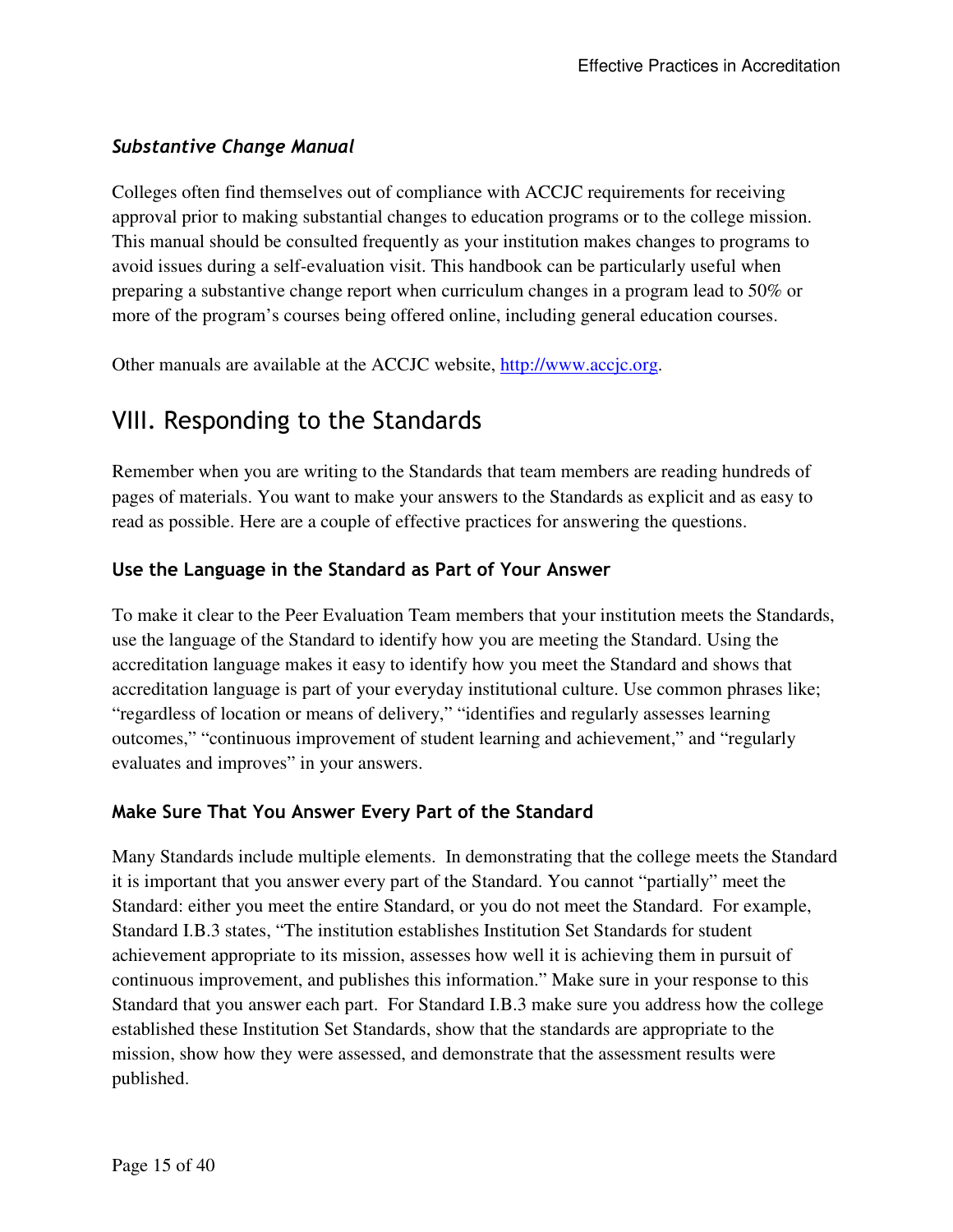### **Repetition Is Not Necessarily a Bad Thing**

One of the major complaints of self-evaluations is that they are repetitive. However, repetition in answers can show how well your institution integrates its policies, procedures and planning. If the college uses program reviews for planning, assessment, and resource allocation, referencing the process to answer multiple Standards shows how fundamental the process is to the institution. Remember, although team members read the entire document, they typically concentrate on one or two sections. Being repetitive in the Standards makes sure that each team member gets the necessary information so they can validate that the college meets the Standards.

### **Link to Relevant Evidence**

Colleges work hard to create a culture of evidence and in so doing create an often difficult to manage abundance of potential accreditation evidence. When writing, the temptation might be to include everything you have connected to a specific Standard, hoping that something will satisfy the Standard. For the sake of the reader, make sure to cite only relevant evidence when describing how your college meets a Standard. Sometimes an entire document is relevant for the Standard, but sometimes it is only a section. It would also be helpful if you referenced not just the evidence document but also the paragraph, page, or section of the evidence that is relevant to a specific Standard. Again, using one piece of evidence for multiple Standards can show integration; however, make sure you let the reader know what area of the item is relevant for each Standard. Some colleges have set up their electronic evidence links in the selfevaluation to link directly to the most relevant part of the document, or create a document that presents a the relevant page of a larger document. Other colleges have set up folders of evidence based on the Standards and provided them for team members, while some colleges develop separate websites with organizational hierarchies based on the Standards or links to individual pieces of evidence.

### **Write It Like It Is**

An institution may find itself in a difficult position during the writing of its self-evaluation report if it becomes clear college practices are not meeting the Standard. This can trigger concern and conflict among the well-meaning faculty and staff that are working with the common goal of reaffirming accreditation. Inevitably in this situation, discussion will focus on what to leave in, what to leave out, and what will be the consequences of either choice.

Many of these conflicts can be avoided in advance of writing the self-evaluation report by ensuring inclusion of all voices at every step of the creation of the self-evaluation draft. Committee structures should include faculty and administrative leadership as well as ample opportunity for classified professionals to be engaged in the process and to have their input valued. Having a clear, realistic, and well-publicized timeline of milestones for the writing of the self-evaluation and maintaining a high profile of those faculty and staff leading the effort can also help mitigate disagreements during the eleventh hour regarding how to word an uncomfortable truth.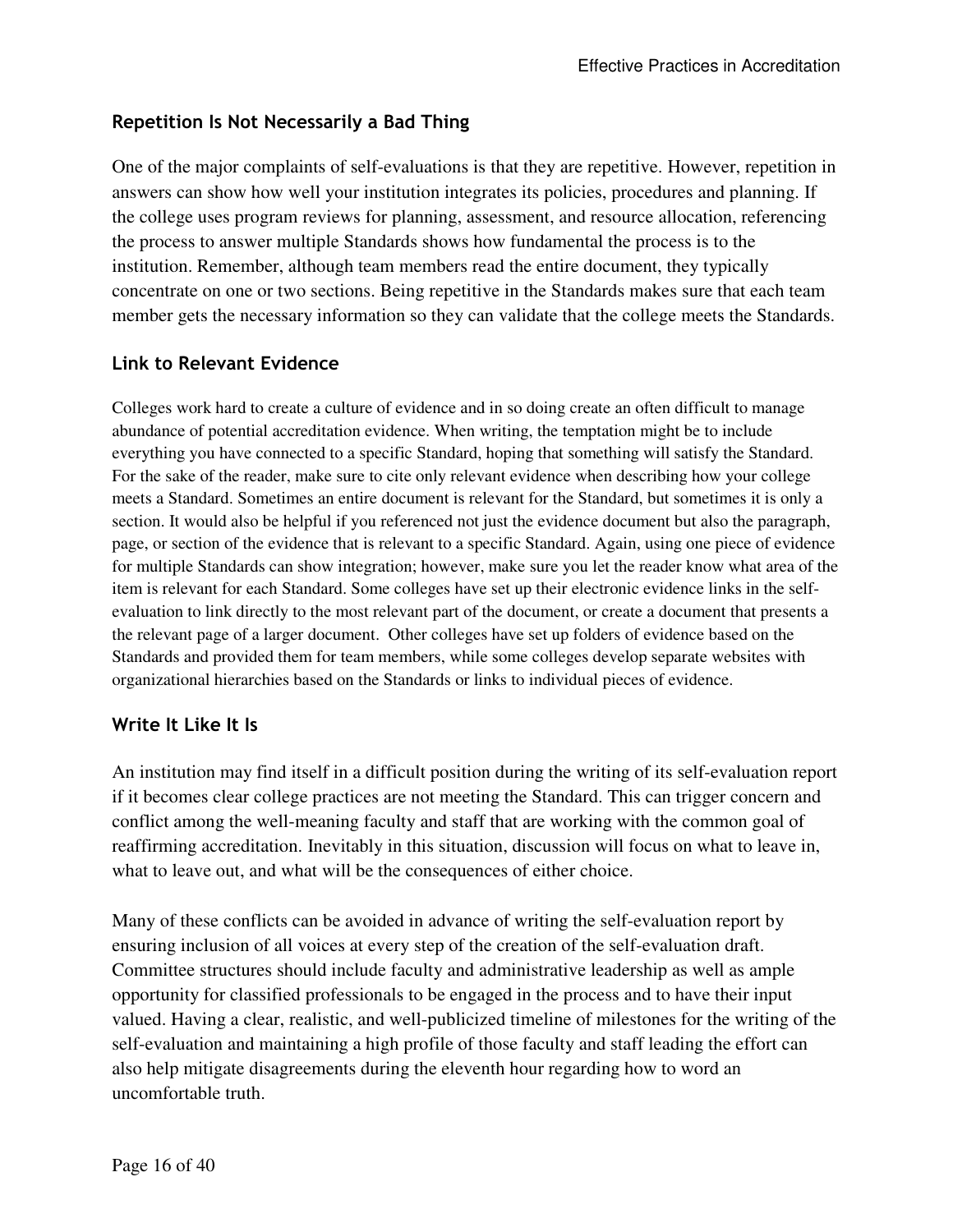Then there is the question of word choices or "spin-doctoring." There can be an inclination to choose words that connote a rosier picture than may actually exist at a college. Given the high stakes involved, it's certainly understandable; however, purple prose and embellishment are only obstacles to your evaluation and should be avoided. This approach can also exacerbate negative feelings from constituent groups if the perception is that the college's situation is being misrepresented and a peer evaluation team will often see through the effort. A few rules of thumb:

- Report the facts
- Avoid unnecessary superlatives
- Limit describing future plans to your actionable improvement plans or quality focus essay
- Only make claims that can be substantiated with evidence
- Use a one-voice narrator

Given the desire to put the institution's best foot forward in the self-evaluation, unfortunately there are times when information and evaluations of the college that are put forth in the report are seen by faculty to be inaccurate and unproven. If collegial efforts to agree on language that is acceptable to all parties fail, faculty may decide that they wish to provide the Commission or the visiting team with a second report addressing the inaccuracies. Often called a minority report, this option, if agreed to by the full Senate, should be sure to focus on provable and accurate claims and give clear explanation for the disagreement.

# IX. Developing a Culture of Evidence by Documenting College Processes

### **Developing a Culture of Evidence**

When writing, the evidence of your institution's quality should direct the creation of the selfevaluation report rather than the tendency to declare that the college meets a Standard then attempt to find supporting data after the fact. A "write first-find evidence later" approach will add pressure to the committee when trying to locate evidence for statements that may have been overly polished in the writing. If your college adopts an "accreditation, every day" motto, existing procedures established by colleges and districts generally have mechanisms in place that have supporting evidence readily available for reference. Examples of supporting evidence colleges likely have as a quick reference are:

- Use of the California Community College Chancellor's Office Scorecard in planning
- Program Review documents
- SLO assessment results, analysis and changes made due to ongoing assessment.
- Previous self-evaluation reports
- Student learning and achievement data also from institutional reports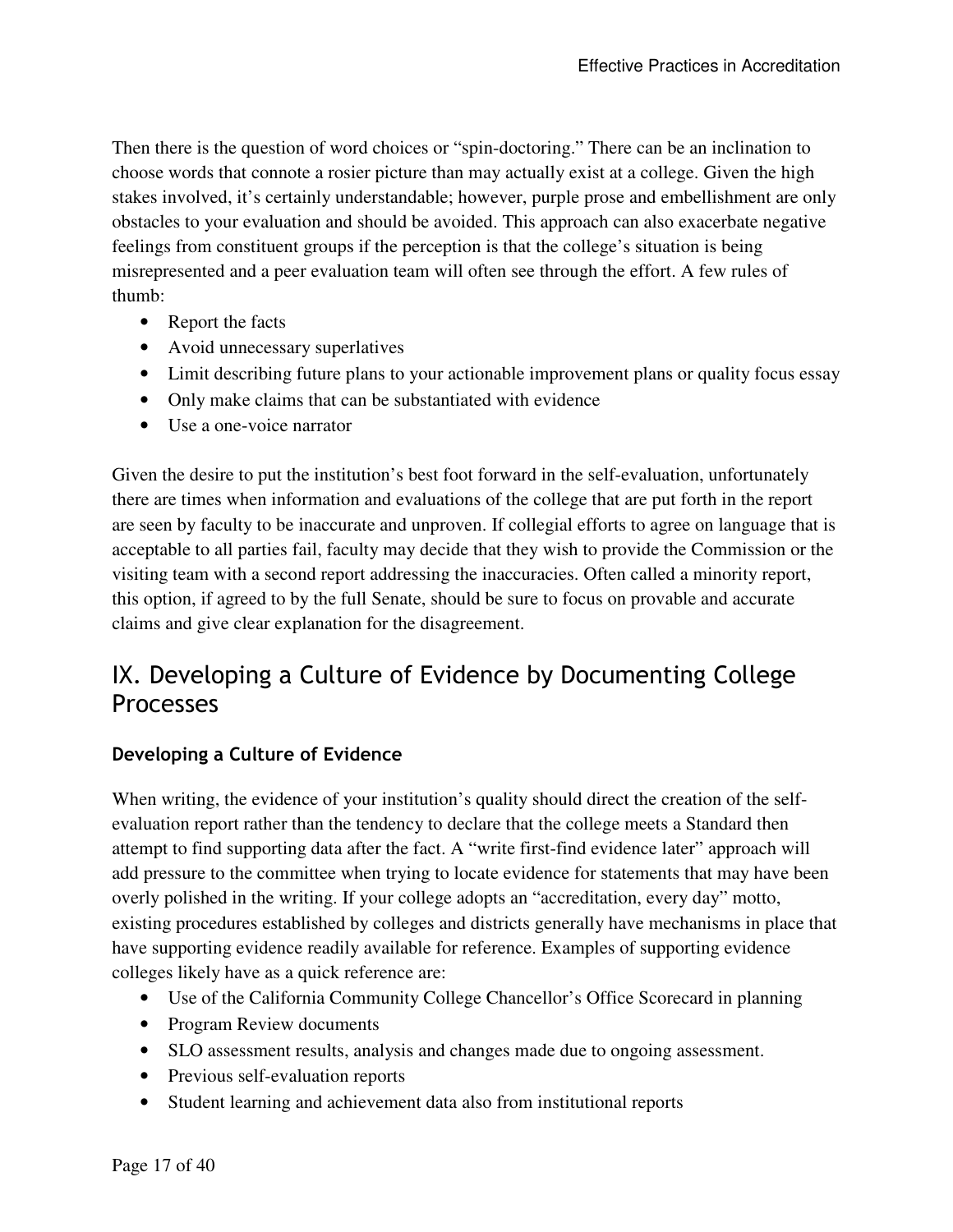- Institutional Effectiveness data
- Policies and procedures
- College website and usability of it
- Human Resources (positions) intended to help meet Standards
- Committee minutes
- Administration and faculty surveys
- Standing accreditation reports to senate and other college groups.
- Campus climate surveys, student equity plans, student support plans, educational master plans, etc.

Be sure to have a clear committee reporting structure that sends information both ways. Followup reports should be sent back to lower committees to ensure linked communication.

# X. Preparing for Your Site Visit

Preparing a self-evaluation is a time-consuming process for faculty and administration. By the time the Peer Evaluation Team arrives on campus, the committee preparing for that visit is often under pressure and exhausted. However, proper planning and preparation for a site visit can lead to an efficient and successful visit for the college and team. Good communication between the campus and the team leading up to the visit, including ensuring the team has the proper workspace, that meetings have been arranged arranged per the requests of the team, and that documentation is prepared ahead of the visit will all aid in a smooth visit.

Locally, the members of the campus need to be aware of who is coming for the visit and what events are planned for the week. Efforts should be made to familiarize all staff with the selfevaluation report and key concepts. Some things that may help include the following:

- Pamphlets or email-blasts with the names of the team and/or their pictures to help the faculty identify the team.
- Acronym quizzes to familiarize faculty with important terms related to your campus processes
- Monthly accreditation updates from your senate president or other leaders
- Well-prepared charts and visual representations for faculty and staff to review
- Creative engagement tools to make faculty and other service areas aware of the accomplishments of the college and what is being presented to the team (e.g. Accreditation Jeopardy).
- A summary report distributed to college employees and the team describing what the college has done since its last self-evaluation

The self-evaluation should be an honest reflection of what the college is doing. The summary may accentuate the improvements the college has made, emphasize what is working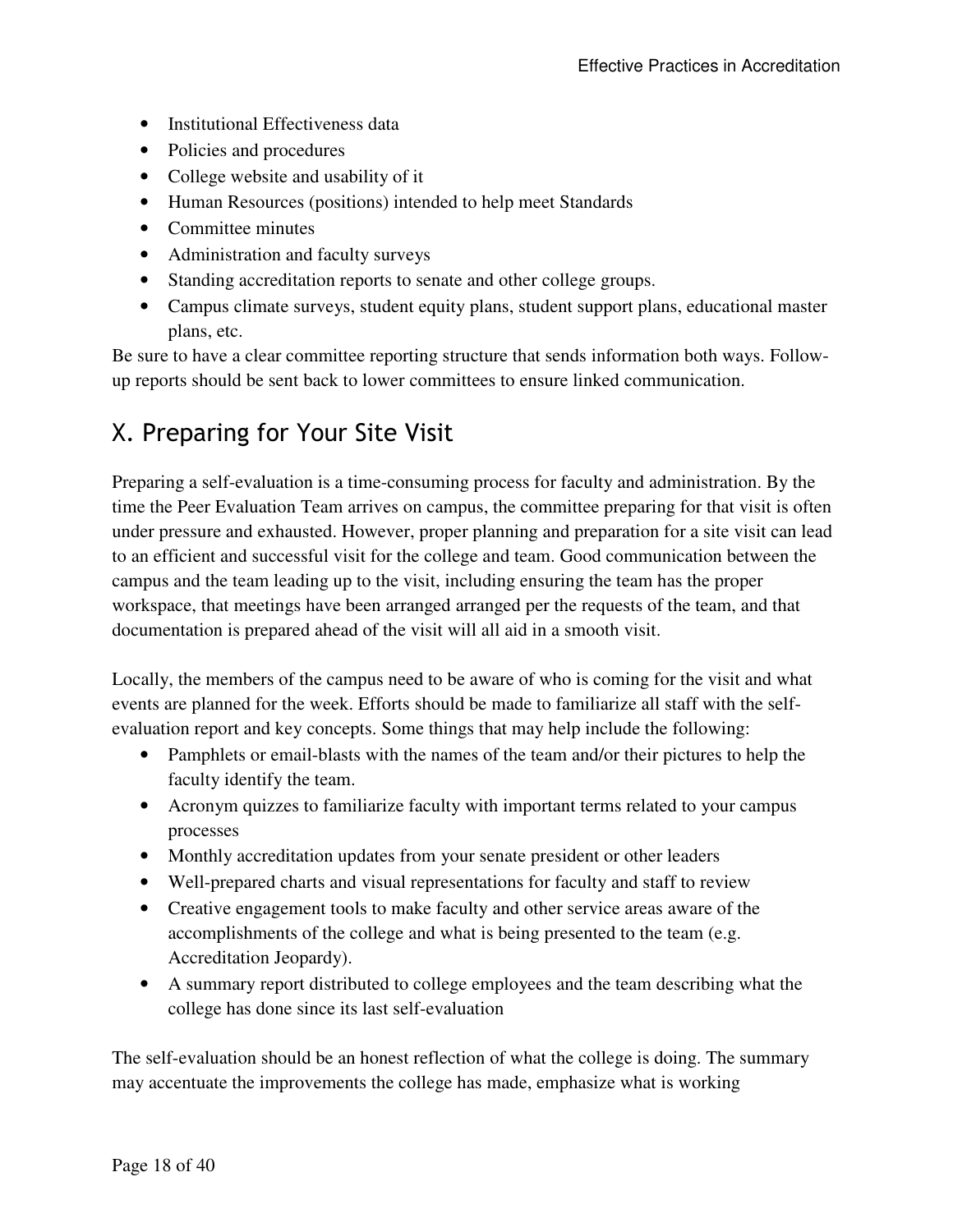exceptionally well, and identify ways to improve where college constituents may feel they are in need of improvement.

### **After Your Visit**

At the conclusion of a Peer Evaluation Team's visit, the chair of the Team will meet with the CEO of your college to discuss the report it will send to the Commission. The CEO may choose to host a forum opportunity for the Team to provide a summary of the report and provide any general comments it feels it can provide. The final report, after it has been sent to your college's CEO for an opportunity to respond or make corrections, is sent to the Commission along with a confidential recommendation on accreditation status. For multi-college districts the Team chair will also meet with the system CEO.

### XI. Reports

The ACCJC, like most institutional and discipline-specific accrediting bodies, requires a series of reports as well as a cyclical, institution-wide self-evaluation. These reports are intended to ensure compliance with eligibility requirements for accreditation, but also encourage institutions to think of accreditation as an ongoing process of evaluation and re-evaluation in service to the goal of continuous quality improvement. These reports have different purposes and are briefly explained below.

### **Institutional Self Evaluation of Educational Quality and Institutional Effectiveness**

This report is a comprehensive evaluation all Standards and is the basis for reaffirmation. Many of the additional reports required and the timelines for turning them in are dependent on the outcome of this evaluation. This self-evaluation is required by the Commission every seven years.

### **Mid-Term Report**

The Midterm Report addresses deficiencies identified in an earlier self-evaluation and describes improvements the institution has achieved based on the Commission's recommendations and any self-identified issues that are detailed in the Quality Focus Essay. Mid-term reports sometimes coincide with a second visit from a site team.

### **Follow-Up Report**

The Commission may require an institution to submit a Follow-Up Report at any time in order to verify deficiencies identified in the Commission's action letter have been addressed, that Eligibility Requirements, Accreditation Standards, and Commission policies are met and improvements are ongoing.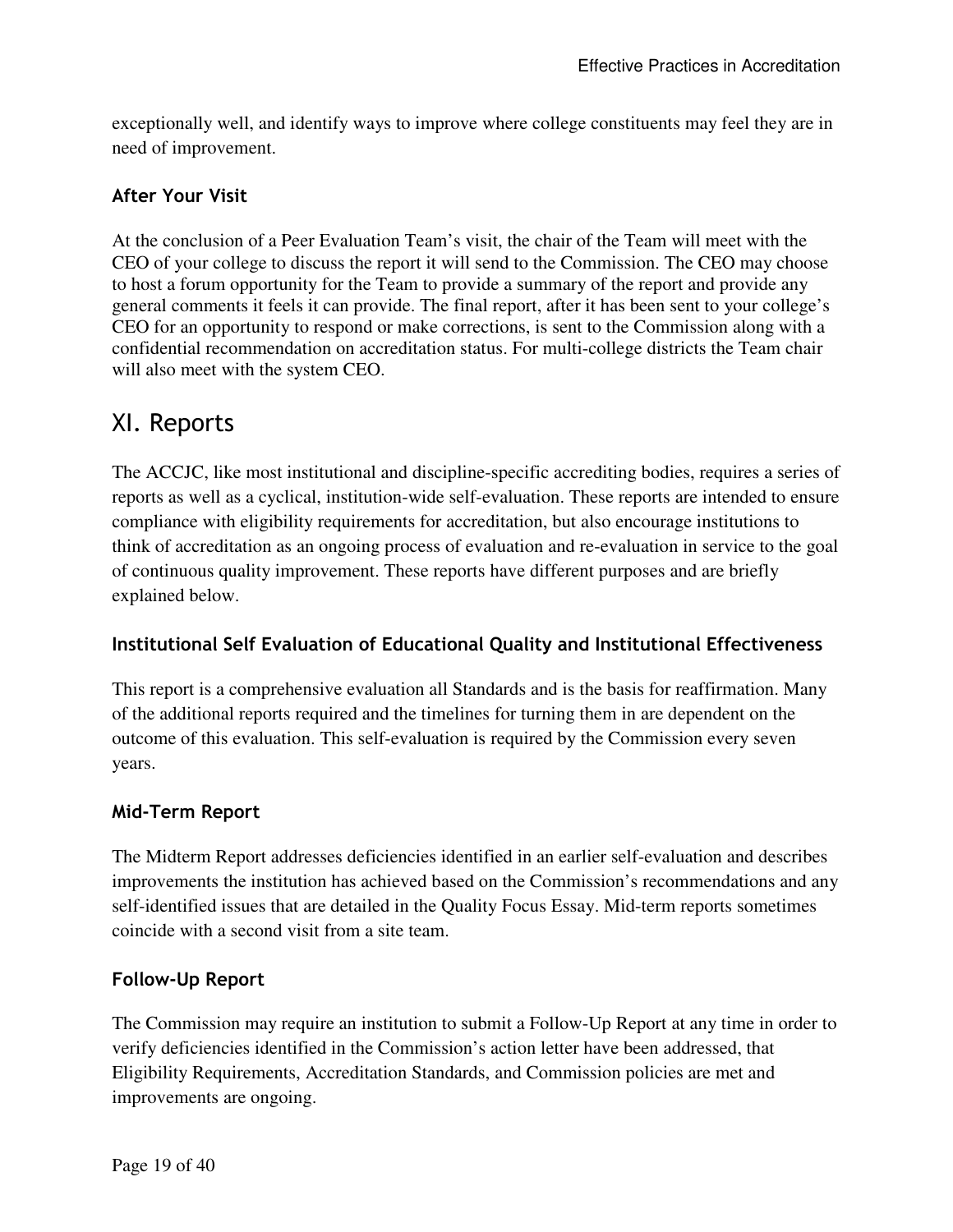### **Special Report**

Special Report requirements from the Commission may be called for if the Commission has reason to believe an institution may have fallen out of compliance with Eligibility Requirements, Accreditation Standards and/or Commission policies. Specific requirements of a Special Report are communicated to the institution via an action letter.

### **Annual Report and Annual Fiscal Report**

The Commission requires an annual report, submitted electronically, using data from the current fall and two previous fall terms, to respond to specific questions regarding Institution Set Standards, Student Learning Outcomes, Substantive Change and enrollment data. Also, the Commission requires a similar Annual Fiscal Report using data from the same time period. This report captures your College's fiscal snapshot including current fiscal picture, short and longterm liabilities and debt, cash position, and most recent audit information.

### Other ACCJC guides and manuals are available on the ACCJC website. XII. Distance Education and Accreditation: Things to Think About To Be Prepared

In response to changing federal regulations and innovations in online instruction, ACCJC has developed specific guidelines for establishing quality in a college's Distance Education offerings that colleges must address and be prepared for when a site team visits.

According to the ACCJC's *Guide to Evaluating Distance Education and Correspondence Education* (2013), distance education is "defined, for the purpose of accreditation review as a formal interaction which uses one or more technologies to deliver instruction to students who are separated from the instructor and which supports regular and substantive interaction between the student and the instructor, either synchronously or asynchronously" (2). This definition identifies a number of key points regarding both distance education and accreditation. It puts the focus not just on the technology that is used to convey a DE class, but also on the students and instructors who bring these classes to life. The phrase "regular and substantive interaction" here parallels the "regular effective contact" phrase found in California Title 5, sec. 55204. In both cases, the focus is on instructors engaging with students using available technological tools. If your college's DE program is to succeed (in the eyes of ACCJC), it must demonstrate that this interaction is at the heart of all of your online classes.

It is this interaction that differentiates a distance education course from a correspondence course. Correspondence courses typically are self-paced and involve receiving or submitting course materials by mail or electronic transmission. Interaction between the instructor and student is limited, is not regular and substantive, and is primarily initiated by the student. A clear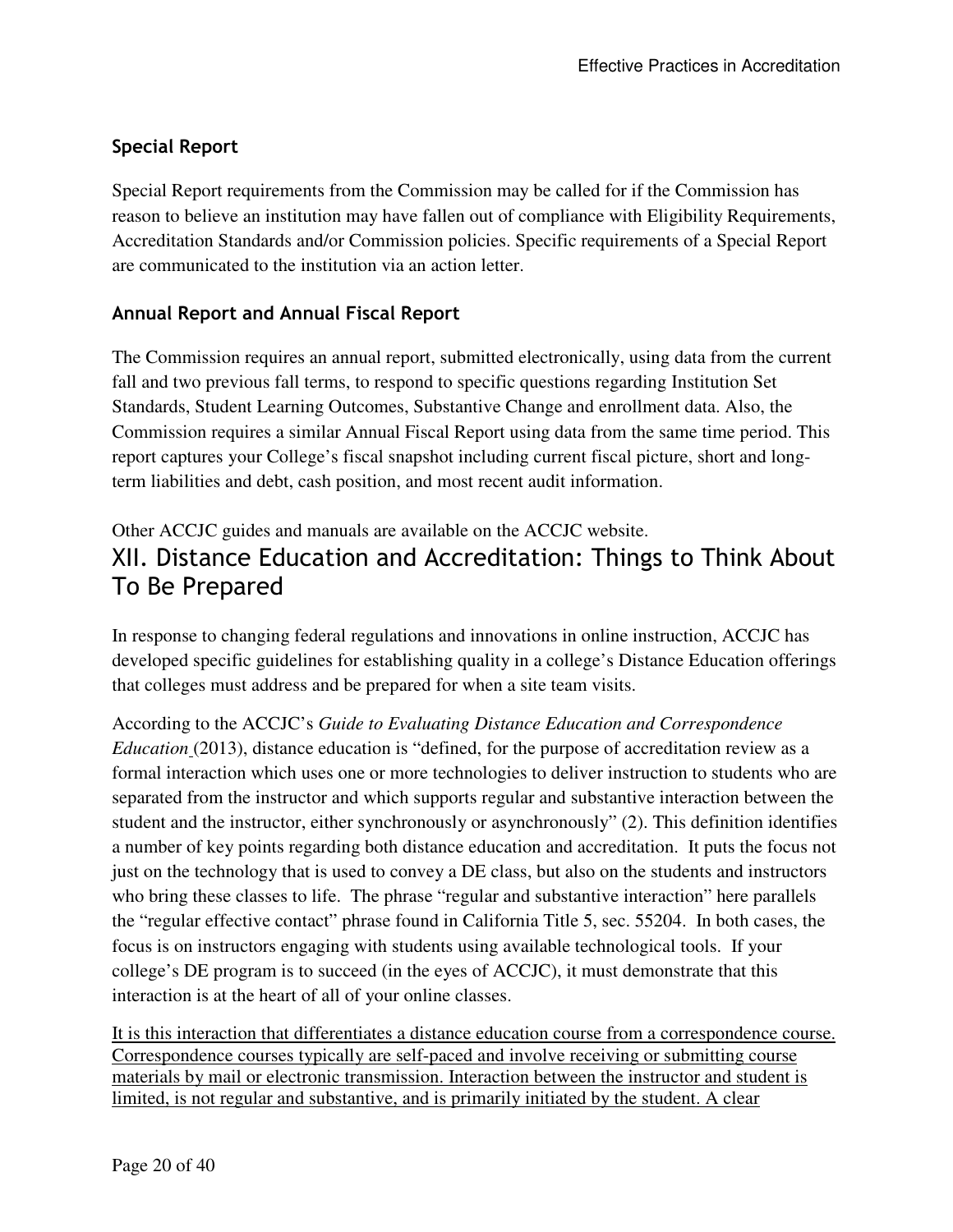understanding of the distinction between distance education and correspondence education is very important when considering the Substantive Change process and a clear definition is necessary due to the impact on pedagogy, financial aid, and district funding.

Before that interaction can happen, however, To support distance and correspondence education, your college needs to have a system in place to enable online classes to succeed. First, faculty need proper training to engage effectively with students at a distance. Requiring all potential online teachers to undergo training is common. The training itself could be handled in-house by qualified trainers or offered through online services like @One. This training can focus on best practices in design and development of online courses, regular and effective contact, accessibility, and the use of social media, among other topics. Ensuring that your faculty are fully qualified to both develop and teach online is essential for any successful distance education program.

Along with training, it is common to subject potential online courses to peer evaluation for both content and quality of design. These evaluations should be conducted by experts both in online design and in the subject matter being taught in the particular class. There should be a support system in place to help faculty develop quality online courses, particularly in the event that potential online teachers do not pass the evaluation process and need to revise and/or redesign their course materials.

The college must ensure that quality courses are being developed and delivered, and that there is ample support for both the teachers and the students, and that services are equitable for students on campus and online. To this end, make sure that there is ample sufficient and equitable technology support for both students and instructors, that there are tutoring and library services available for online students; and that student services provides counseling, financial aid, and disability support for online students. In short, online students at your college must have at their fingertips all of the programs and services offered to on-campus students.

ACCJC expects that all distance education programs offer quality classes and quality support for students and teachers alike. However, it is not just the self-evaluation and site visits where distance education is under scrutiny; it is also in the substantive change process. If any program at your college that offers a degree, certificate, or certificate of general education reaches a threshold whereby 50% or more of the classes (including general education) are offered as distance education, then the college must submit a "substantive change" request. According to the ACCJC's *Substantive Change Manual* (2014), institutions submitting a substantive change for distance education "must ensure that sufficient fiscal resources are available to support the program by providing a cost-impact analysis, and that the curriculum, faculty, equipment, and facilities meet Eligibility Requirements, Accreditation Standards, and Commission policies" (9). In other words, the ACCJC will expect that your substantive change proposal documents and explains how your online program develops, trains, offers, and supports online classes.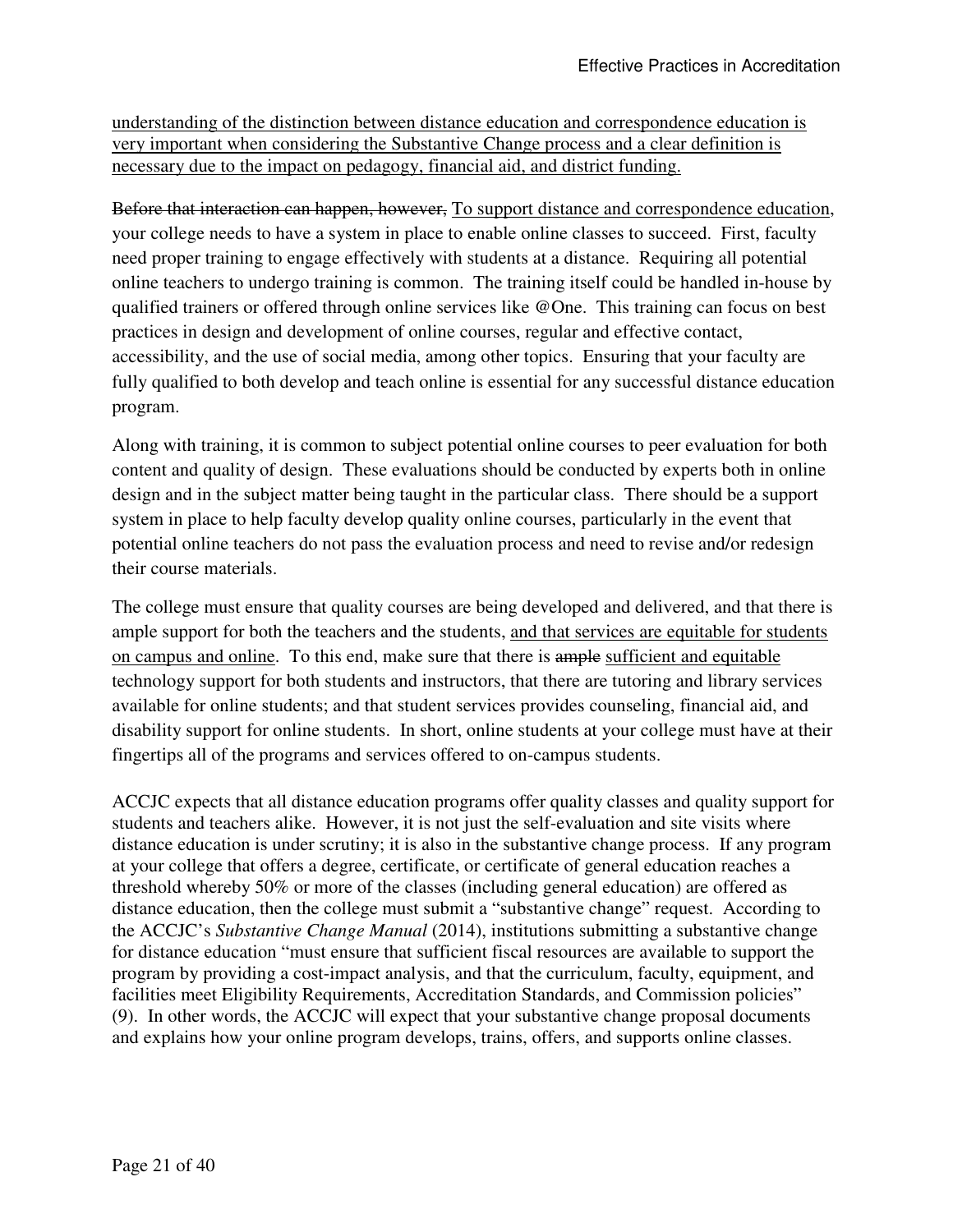# XIII. The Standards

### **Standard I: Mission, Academic Quality and Institutional Effectiveness, and Integrity**

In the Accreditation Standards (adopted June 2014) the Standard I focus is on Mission, Academic Quality, Institutional Effectiveness and Integrity and is broken out into three sections.

### **Mission**

The mission section of this Standard looks to make sure that all of the college programs and services align with the mission. The Standard also addresses specific elements in the college's mission: a broad educational purpose, intended student population, types of degrees and certificates offered and a commitment to student learning and student achievement. The Standard also requires confirmation that the mission guides decision-making, planning and resource allocation. Colleges are also responsible for using data to determine how they are meeting their mission.

### **Academic Quality and Institutional Effectiveness**

The second part of the Standard asks institutions to collect different types of data, including Student Learning Outcomes data, student equity data, achievement data, institution set standards, and to encourage dialog about that data. Dialog is used to identify performance gaps, including those for disaggregated groups, and to implement improvement plans. Colleges are also supposed to use this information to systematically evaluate college planning and make needed changes. It's important that colleges widely distribute and publish this information to faculty, staff and the community.

### **Institutional Integrity**

The final section of this Standard focuses on Integrity. This includes providing clear and accurate information on the college to its faculty, staff, students and the public and communicating that information widely and effectively. This includes placing information on the college website, in the catalog, and in correspondence with the Commission. This standard also requires that the institution regularly review its policies, procedures and publications, the primary mechanisms of communication to the public, to ensure integrity, accuracy, and comprehensiveness. In addition, the Standard addresses academic freedom and academic honesty/dishonesty (cheating /plagiarism.)

It is also important to review the Eligibility Requirements connected to Standard I. Colleges must meet all eligibility requirements at all times. Standard I is connected to the following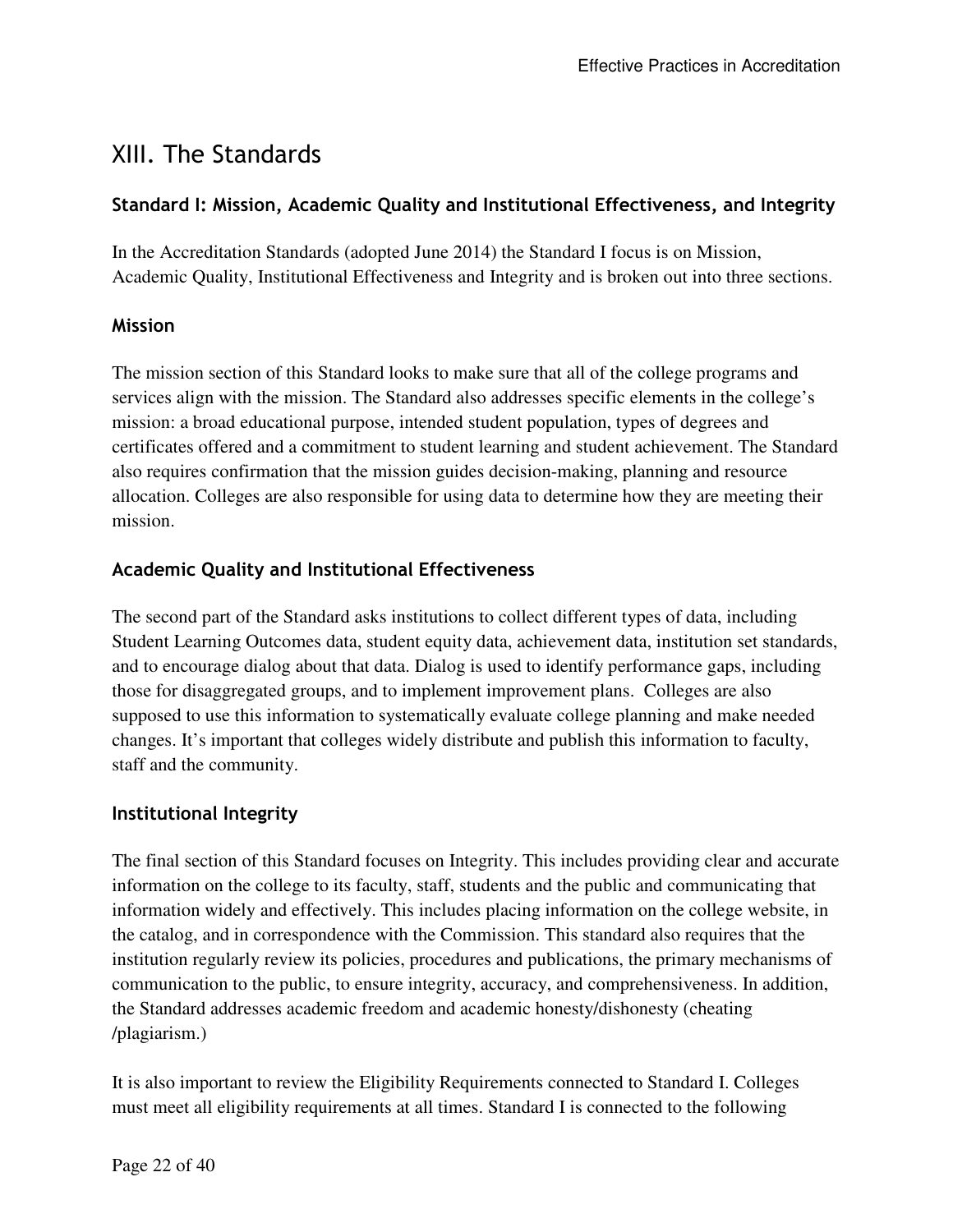Eligibility requirements: 6 (Mission), 11(Student Learning and Student Achievement), 13 (Academic Freedom), 19 (Institutional Planning and Evaluation), 20 (Integrity in Communication with the Public) and 21 (Integrity in Relations with the Accrediting Commission.)

### **Effective Practices for Meeting the Standard**

**Identify processes and procedures for collecting, analyzing, and using outcomes data on student learning and achievement. This practice is of particular importance as there has been an increase in the number of recommendations being given to colleges regarding the collection and use of assessment data for planning. Other practices are as follows:** 

- Review your mission systematically, not just the year before the visit
- Reference the mission in all of your planning documents
- Use the mission as a guiding force for resource allocation
- Collect disaggregated data on achievement of student learning outcomes and use that data in discussions of student equity and disproportionate impact
- Identify specific data that is used to show how the institution is accomplishing its mission
- Set up a timeline for regularly evaluating college policies and procedures, publications and plans
- Create and assess institution set standards
- Identify short and long-range needs for education program, services, and resources based on data
- Confirm that all the information in institutional documents and publications is clear and accurate including availability of the schedule of courses listed in the catalog
- Confirm that students can complete degrees and certificates listed in a reasonable timeframe
- Make sure that the college/district has an academic freedom statement
- Have a policy on academic integrity including those on academic honesty/dishonesty

Faculty, including the local senate, should be involved in the following:

- Assessment of the current mission and any revisions of the mission
- Ensuring that the mission is part of any program review or assessment process
- Collecting and reviewing student learning outcomes data to measure student learning and achievement
- Identifying strategies for improvement in programs and services based on data and dialog
- Creating and monitoring of institution set standards
- Understanding and reviewing the college/district academic freedom policy
- Crafting an academic dishonesty policy that addresses academic issues of cheating and plagiarism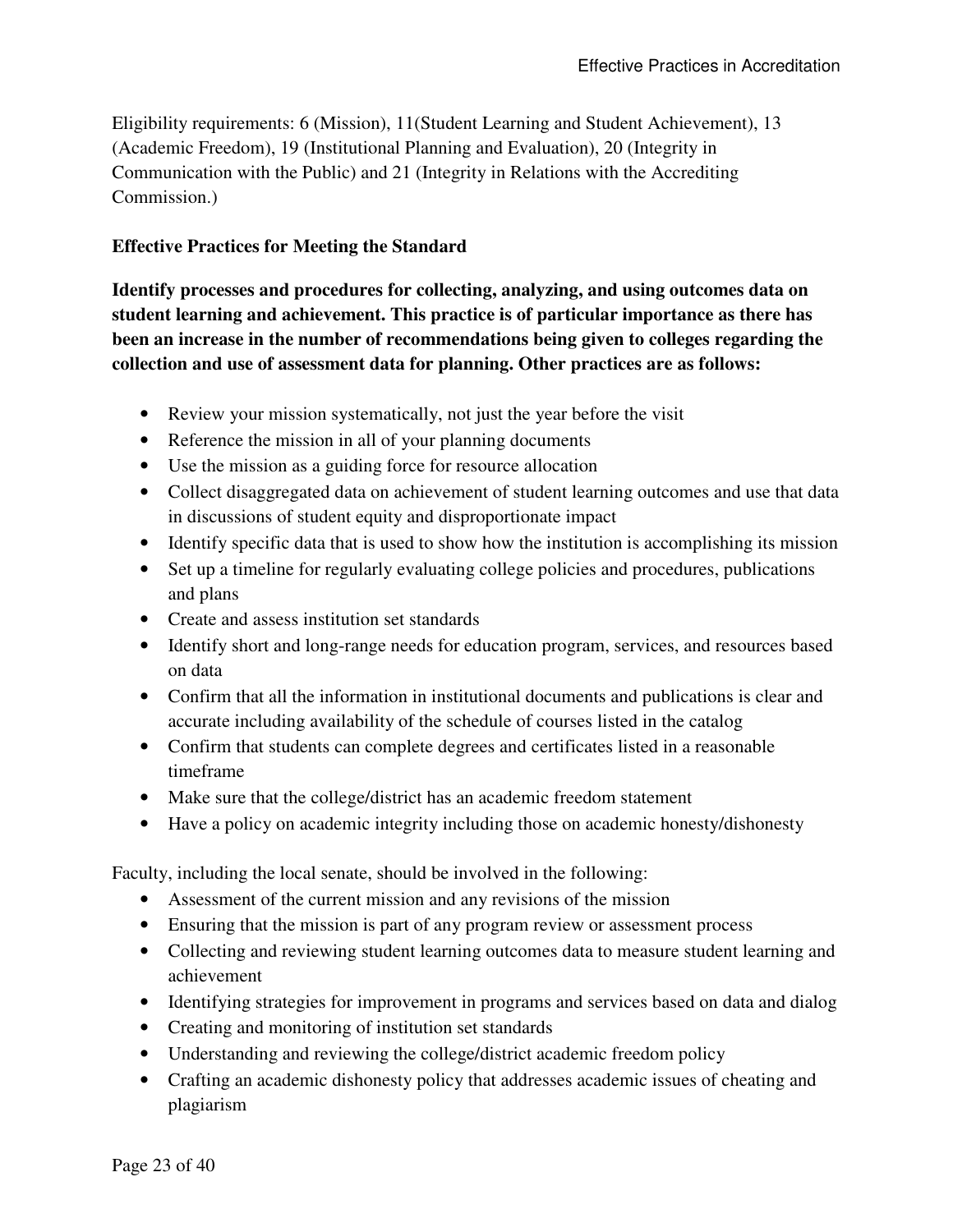### **Standard II: Student Learning Programs and Support Services**

In the Standards, Standard II is often considered the Standard most relevant to faculty and the Standard that will require the most faculty attention both during the creation of a self-evaluation report and during the implementation of ongoing planning processes. The Standard II focus is broken into three different sections: Instructional Programs, Library and Learning Support Services, and Student Support Services.

### **Instructional Programs**

This Standard requires colleges to demonstrate how their educational offerings support their college's mission as well as evidence that learning, as well as degree and certificate completion, is, in fact, happening at the college. Standards of academic rigor and teaching methodology are scrutinized in this section. Many of the specific expectations found in this section of the Standard have, as their basis, federal regulations found in the Higher Education Act. College curriculum approval processes are evaluated and expectations are set regarding the length, breadth, and rigor of academic programs.

An important component of this Standard is the discussion of student learning outcomes and the processes colleges have put in place to ensure the use of student learning outcomes assessment data in program evaluation and resources allocation. This Standard identifies all areas in which colleges should have student learning outcomes and how the assessment data should be central to planning. Along with outcomes assessment, this section also explains expectations regarding the relevancy of career technical education programs at colleges, general education requirements, and the requirement of colleges to have a program discontinuance procedure that clearly provides for students enrolled in a program that is deemed to no longer be viable.

### **Effective Practices for Meeting the Standard**

- Work with your college to provide for sufficient resources to faculty to ensure curriculum, including courses and educational programs, is updated frequently and meet appropriate discipline or industry standards in the case of career technical education programs.
- Establish clear timelines and expectations for curriculum development and how faculty engage in the development of curriculum.
- Establish a calendar for the regular review and approval of policies and procedures relevant to instruction, curriculum development, program development or discontinuance, and the collection and use of student learning outcomes data in planning.
- Review your processes for the discontinuance or elimination of programs and requirements for "teaching out" programs in which students are enrolled.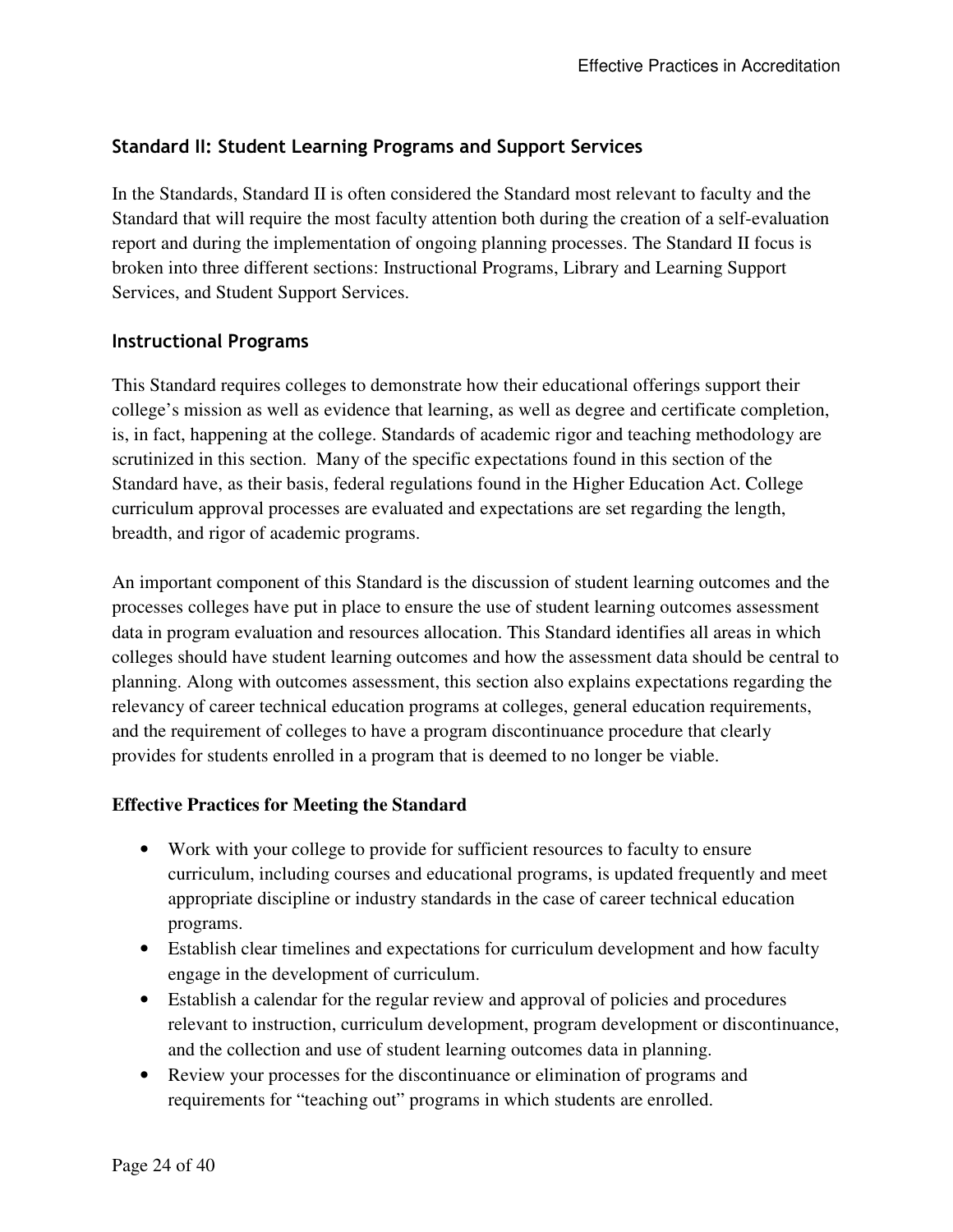- Include student learning outcomes on all official course outlines of record and have a faculty body approve them
- Establish clear procedures and criteria for determining which courses fulfill general education requirements which are primarily determined by faculty and are based on institutional student learning outcomes competencies.

### **Library and Learning Support Services**

More and more student learning support programs are being recognized for the essential roles they play in student success and learning. Under this Standard, library and tutoring services are examined to determine if they are sufficient in quantity, currency, depth, and variety to support educational programs for on ground and online students. The Standard stretches these services to include instructional technology and access to these learning services. The role of faculty here is to be heavily involved in selecting and maintaining educational equipment and materials to meet student support needs and to help achieve student learning outcomes. These services should be reliable, pervasive throughout a college, and regularly evaluated for their effectiveness in supporting student achievement.

### **Effective Practices for Meeting the Standard**

- Develop a reliable tracking system for recording the frequency with which students receive support services in your college library or other learning assistance service centers and open computer labs.
- Establish comparable student learning support services for students who are enrolled in courses online as well as for students in on ground courses (i.e. an Online Writing Center, Online Library Services, etc.)
- Regularly notify faculty of student support resources available and work with your local senate to advocate for and support resources for maintaining comprehensive library and student support services
- Collect student learning outcomes data for all student support services and document the use of assessment data to make program improvements in the appropriate short-term and long-term planning documents, such as program review.

### **Student Support Services**

With recent legislation and the introduction of significant funding to support counseling and matriculation efforts, colleges are beginning to establish more stable student support services to help students make effective educational planning choices. To assess these programs, the Standard calls on colleges to establish student learning outcomes for student support services and to use the results of assessment to make planning decisions which lead to increased student learning and achievement. Of great concern in the Standard is equitable access to appropriate,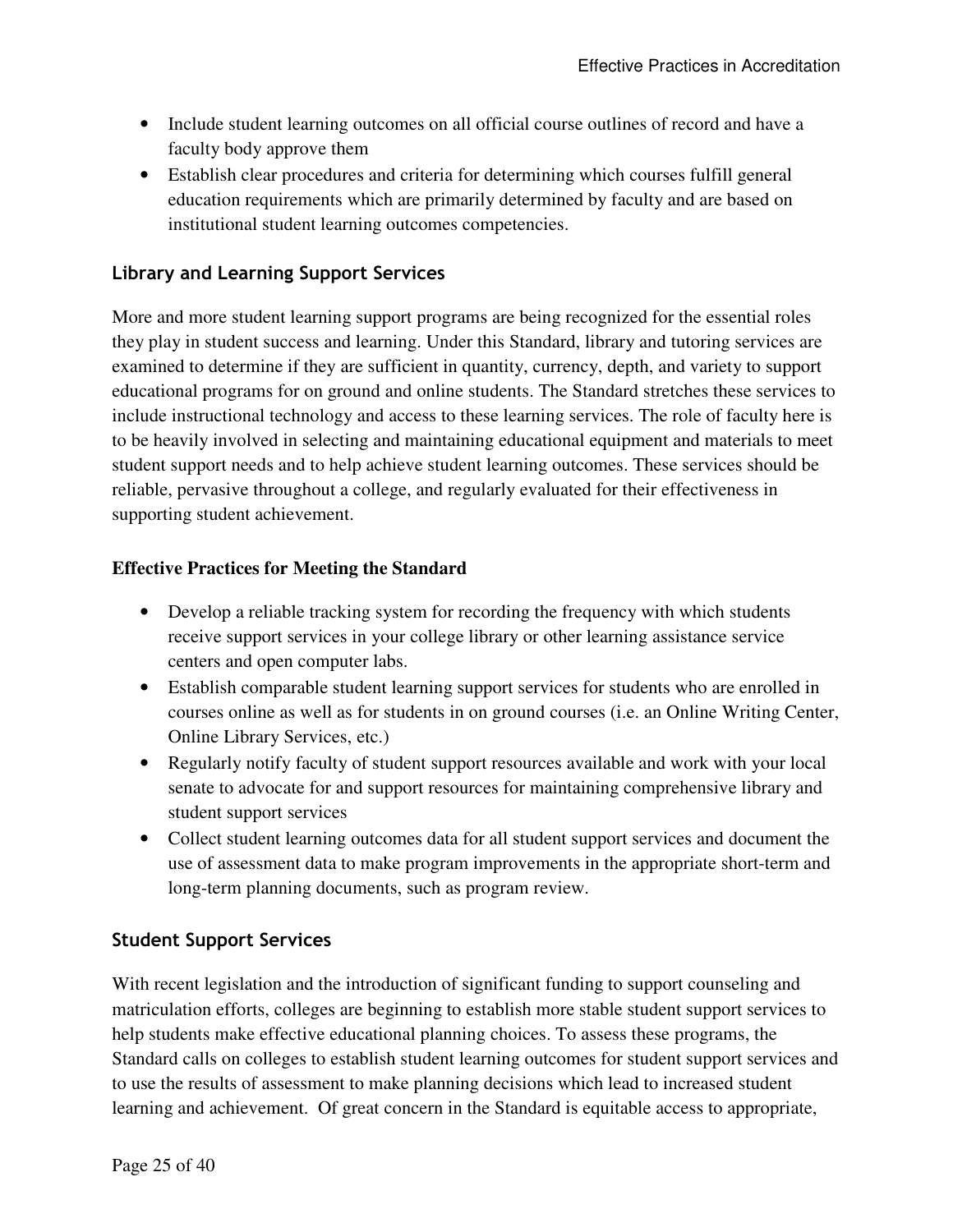comprehensive, and reliable services for all students, whether in person or online. In addition, this Standard examines how co-curricular and athletic programs support the college's mission and serve educational purposes.

Counseling faculty play a major role in student achievement of their educational and personal goals. Colleges responding to this Standard will need to provide evidence that counseling and academic advising programs support student development faculty are given the necessary training and tools to advise students with information that is timely, useful, and accurate regarding transfer and graduation requirements, among other information. Such evidence includes policies and procedures that determine clear pathways and necessary requirements for students to achieve their goals. Colleges regularly assess their practices while taking steps to eliminate bias and ensure all students are treated fairly and equitably. Finally, this Standard requires evidence that student records are permanently, securely, and confidentially maintained and students are aware of their rights to their information.

### **Effective Practices for Meeting the Standard**

- Establish student learning outcomes for all student support offices, measure those outcomes on a regular basis, and use the data from outcomes assessment to create goals and request resource allocations through your college's short-term and long-term planning processes to improve student support services.
- Participate in ongoing and open dialogue between discipline faculty and counseling faculty regarding the importance of advocacy for resources for student support services as a strategy to improve student achievement. Establish opportunities for regular contact between counseling faculty and discipline faculty.
- Establish a calendar for the regular review and approval of policies and procedures relevant to admissions, financial aid, evaluations, enrollment priorities, student equity, and students' rights and grievance procedures, among others.
- Work with appropriate administrators to ensure that student counseling and matriculation services are available online and are comparable to on ground services.
- Collect outcomes data and disaggregate that data by a variety of demographics in order to determine any disproportionate results in student learning and achievement.

### **Standard III: Resources**

Standard III is divided into four different sections: Human, Physical, Technology, and Financial Resources.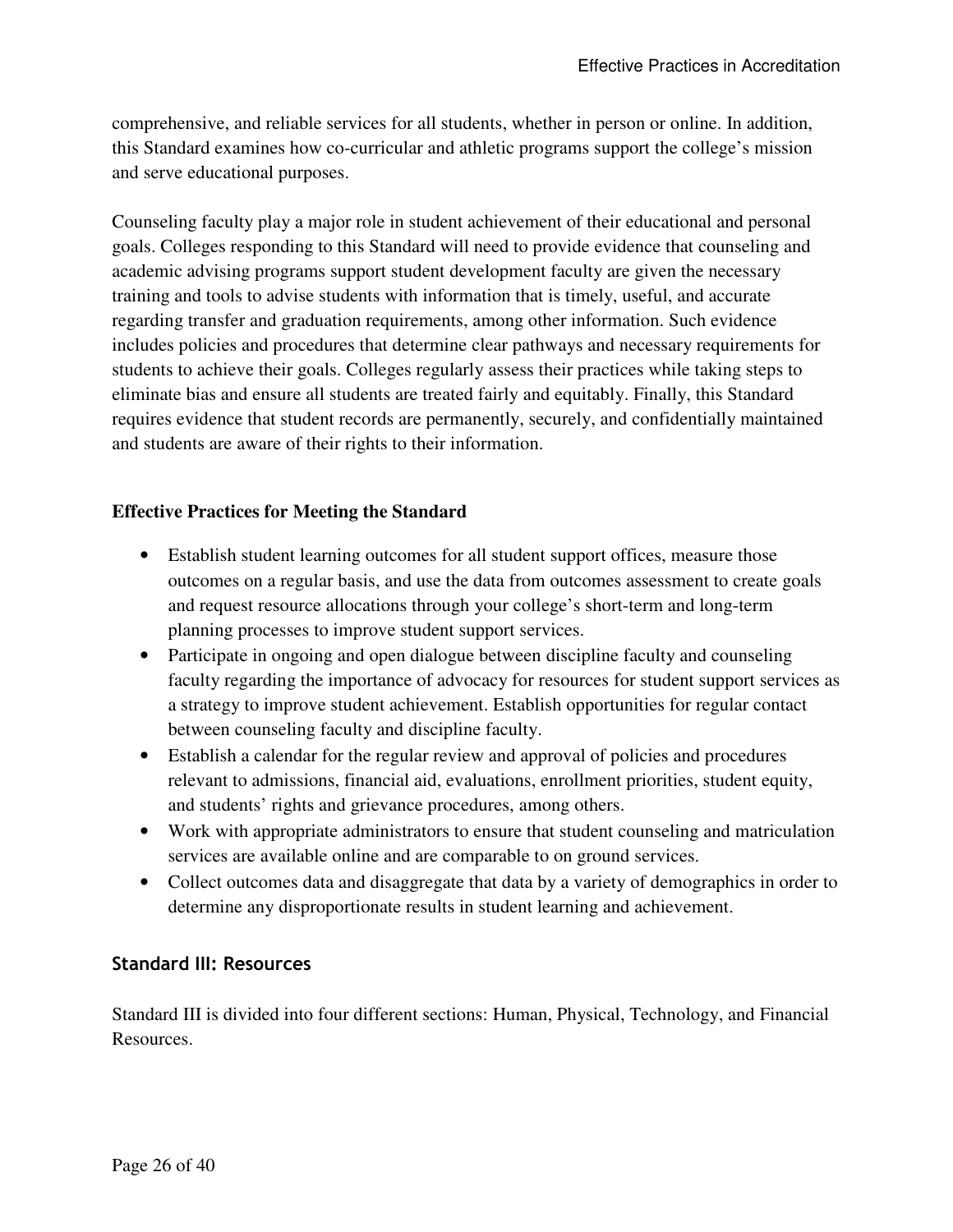### **Human Resources**

This Standard seeks to ensure that a college's hiring processes lead to the hiring of administrators, faculty, and staff who are qualified based on education, training, and experience; that it complies with all rules and regulations regarding equal opportunity hiring practices; that it consistently follows these rules and regulations during the hiring process; that the job descriptions reinforce the institution's mission and goals; that ethical guidelines are followed for all personnel matters; and that security and confidentiality are guaranteed for all personnel records. Additionally, Standard III.A requires that required degrees by employees be obtained from colleges operating under recognized U.S. accrediting agencies, and that all employees are effectively evaluated on a periodic basis. One key component of this Standard is in regards to III.A.6, which states that those involved with student learning should be evaluated to determine the extent to which they are involved in using the results of student learning outcomes assessment to improve teaching and learning.

### **Effective Practices for Meeting the Standard**

- Ensure that all human resources planning is integrated with your college's program review and evaluation processes and relies on data, such as achievement data and student learning outcomes data.
- Review your college's policy on recruitment and hiring on a regular basis to ensure high levels of faculty engagement in hiring committees, in the determination of desired qualifications for faculty positions, and in the determination of desired qualifications for administrative positions that will work directly with faculty.
- Ensure that your job descriptions are updated and consistent with negotiated agreements between the college and the bargaining units.
- Establish a Senate committee to determine equivalency to minimum qualifications in order to ensure that faculty qualifications are primarily the responsibility of the senate.
- Create policy and procedures that give faculty a primary role for determining equivalency.
- Participate in college planning committees that address human resource needs including the processes for all employee evaluations and the integrity of the confidentiality of records and employee information.
- Work closely with the bargaining unit to regularly review tenure review and evaluation materials and processes to ensure professional and academic standards are the focus of evaluation.
- Monitor, through college budget and finance committees or human resource planning committees, the Faculty Obligation Number (FON) and discuss goals for meeting and surpassing the FON with college administration
- Participate in the creation and revision of policies and procedures.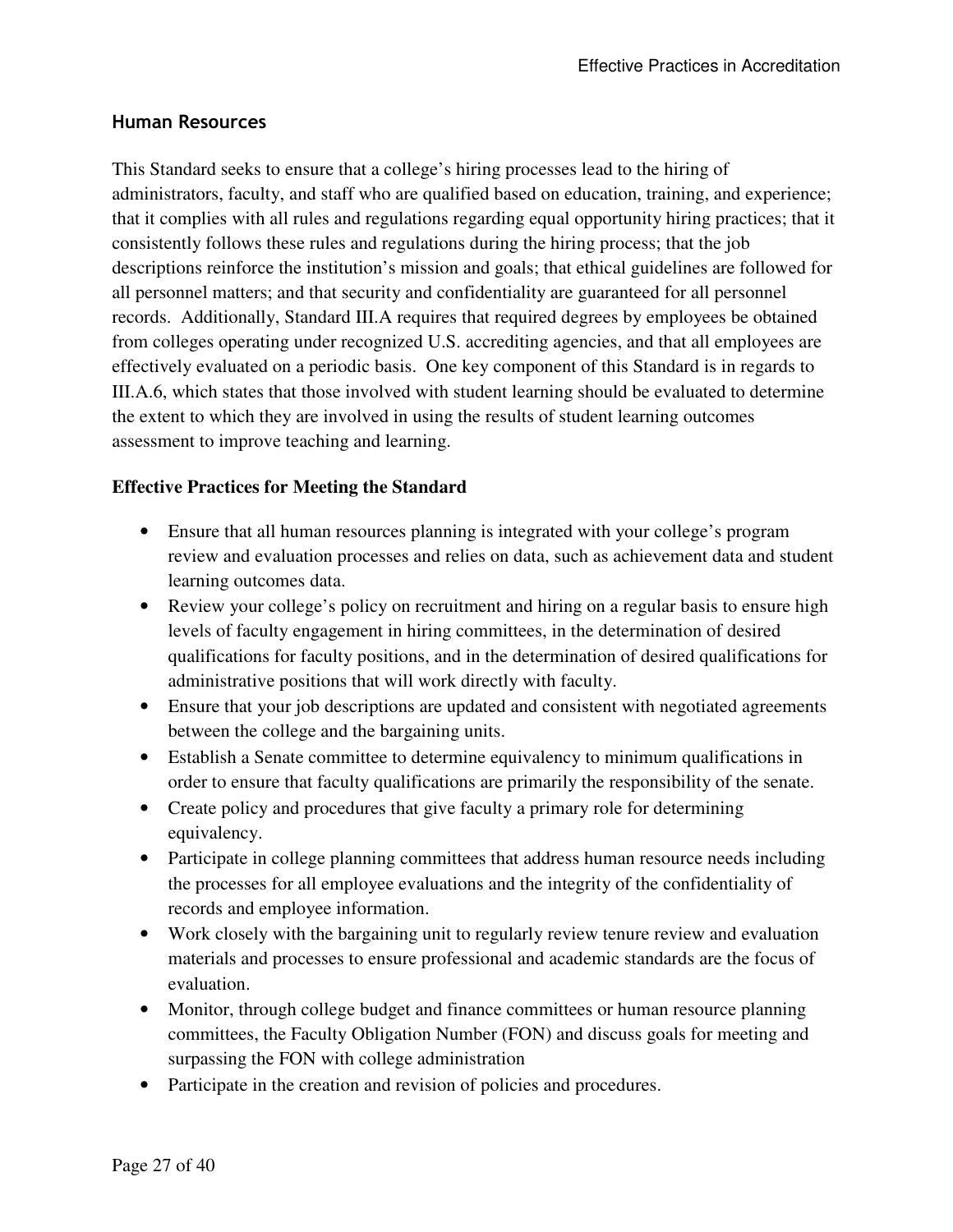- Be aware of potential violations of policies, procedures or college declarations regarding ethical behavior and notify local senate leaders or, if necessary, statewide senate leadership.
- Actively participate in the planning of professional development opportunities for faculty and advocate for sufficient resources to be made available to support comprehensive faculty professional development.

### **Physical Resources**

This Standard asks that colleges demonstrate that safety and security are paramount in all locations on a campus; that the institution plans, builds, upgrades, and maintains buildings and infrastructure in order to meet the college's mission and goals and to ensure that a high quality of education is maintained; that the physical resources are evaluated on a regular basis; and that long-range financial plans are developed to ensure that the college is financially able to grow into the foreseeable future by considering the total cost of ownership for all resources.

### **Effective Practices for Meeting the Standard**

- Ensure that all physical resource planning is integrated with your college's program review and evaluation processes and relies on data, such as achievement and learning outcomes data.
- Participate in your college committees that have as a focus creating and maintaining a safe and stable learning environment.
- Participate in the creation of facilities and physical resource short-term and long-term planning documents, such as facilities master plans, five-year capital improvement plans, and annual scheduled maintenance plans.

### **Technology Resources**

Technology resources includes the technology used in and around the classroom for student learning; the computers, printers, and enterprise programs used in offices and to manage the college's resources; and the cabling, servers, wireless portals, and other behind-the-scenes tools that enable all of the other technological resources to actually work in a 21st century environment. To this end, Standard III.C asks colleges to demonstrate that there are adequate and appropriate technological resources to manage an institution, to provide quality education, and to fulfill the college's mission. It also asks that colleges develop plans for the regular update and replacement of technology to maintain a high level of service; that the college provides appropriate training in the use of technological resources, for faculty, staff, administration, and students; and that the college has policies and procedures to ensure that technological resources to ensure that all on campus are using these tools appropriately.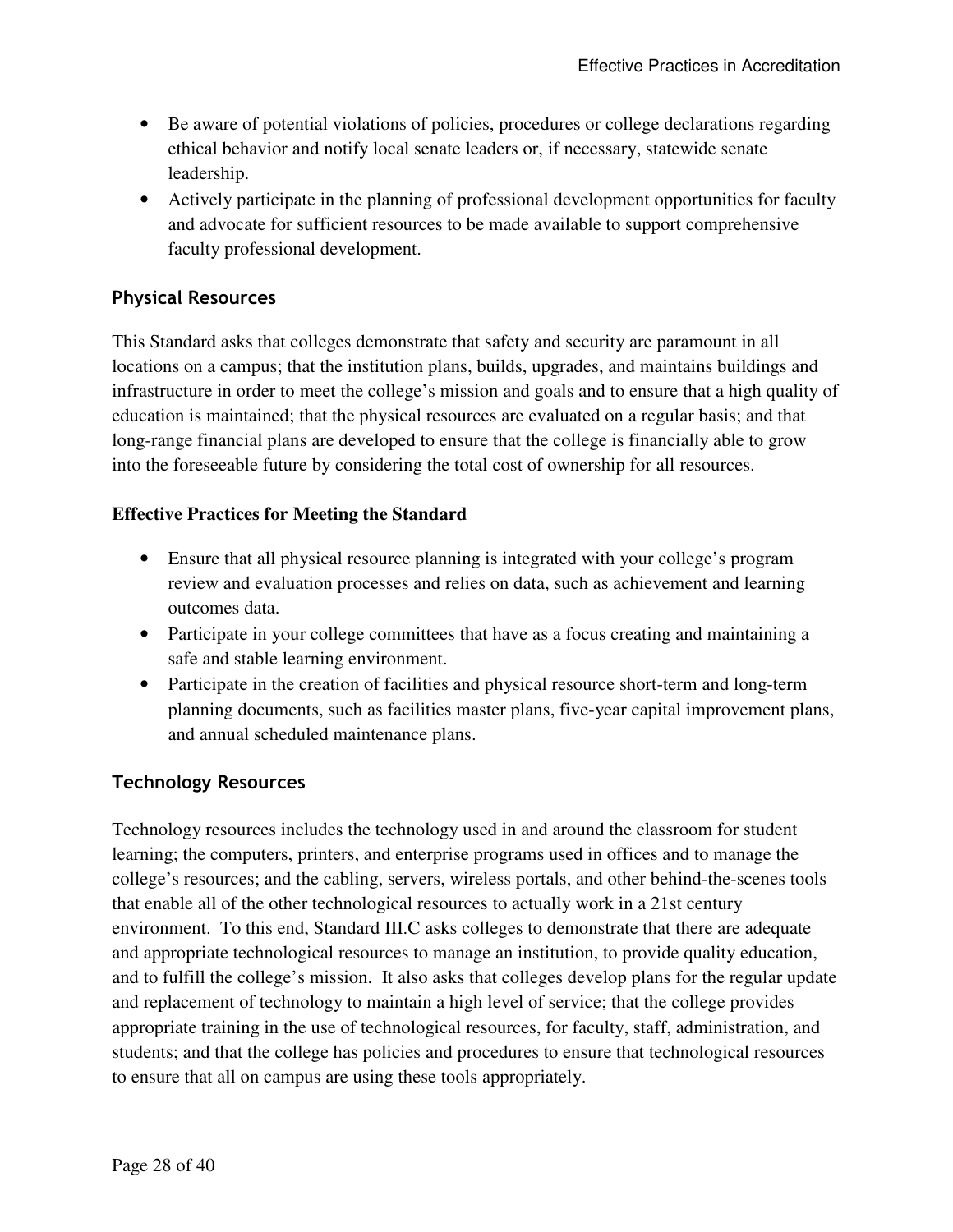### **Effective Practices for Meeting the Standard**

- Ensure that all technology resource planning is integrated with your college's program review and evaluation processes and relies on data, such as achievement and student learning outcomes data.
- Establish a Senate committee to determine classroom and instructional technology needs, different than the technology needed for college operations, which are essential for effective teaching and learning in the  $21<sup>st</sup>$  century and will support student success.
- Participate and advocate for effective practices for the regular assessment and replacement of classroom and instructional technology.
- Participate in the creation of technology resource short-term and long-term planning documents, such as a master technology plan or plans for the development and improvement of distance education.
- Actively participate in the planning of professional development opportunities regarding the use of classroom and instructional technology for on ground and online instruction.

### **Financial Resources**

The financial resources Standard is divided into three parts: Planning, Fiscal Responsibility and Stability, and Liabilities. The Planning section focuses on ensuring that the college's planning will ensure that the necessary to support all programs and services at a college into the foreseeable future. It also states that your college's planning structures to the mission and goals of the institution, and that the college follows appropriate policies and guidelines when developing financial plans and budgets. Fiscal Responsibility and Stability includes accurate assessment of financial resources, the need for integrity in all aspects of financial planning and resource allocation, and the need for oversight in financial matters to ensure integrity in the process. As well, the college must have enough cash on hand to maintain stability in times of economic troubles. The Liabilities section focus on short-term and long-term financial solvency, particularly for future obligations like Other Post-Employment Benefits (OPEB). This section also calls for colleges to demonstrate that all short-term and long-term borrowing is conducted according to ethical and sound guidelines, with ample oversight, and that the appropriate staff at a college regularly evaluates student loan default rates, revenue streams, and other assets to ensure that all federal guidelines are being followed.

### **Effective Practices for Meeting the Standard**

• Ensure that all financial resource planning is integrated with your college's program review and evaluation processes and relies on data, such as achievement and student learning outcomes data.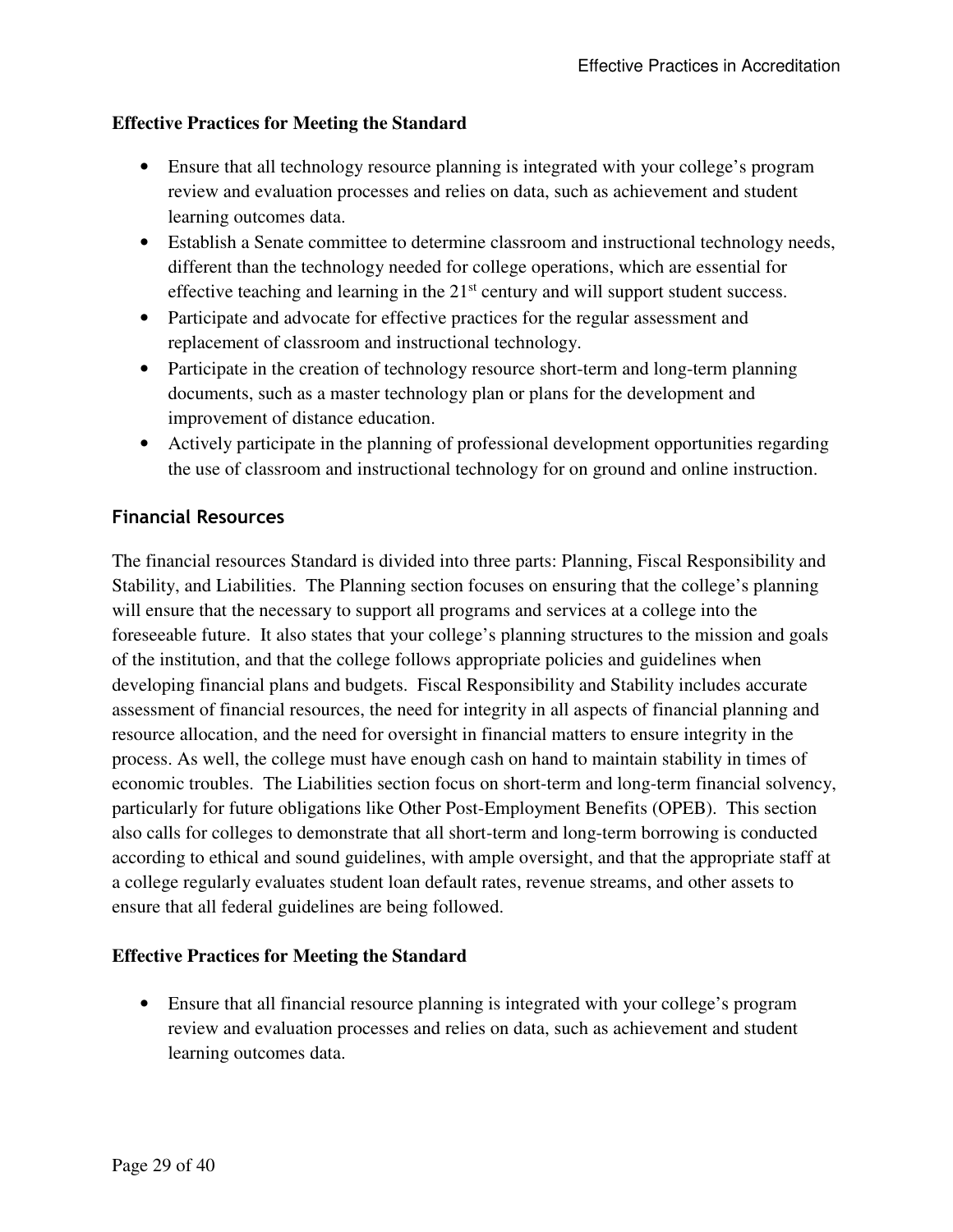- Participate in college budget or finance committees to ensure faculty voice is strong when developing the processes by which the college's financial documents and budget are developed and communicated throughout the college.
- Maintain open dialogue with the bargaining unit(s) to communicate shared interests and common goals while maintaining each organization's purview.
- Actively participate in efforts to evaluate budget-planning processes.

### **Standard IV: Leadership and Governance**

In the Accreditation Standards, Standard IV is broken into four parts: Decision Making Roles and Processes, Chief Executive Officers, Governing Boards, and Multi-College Districts or Systems. Effective leadership is essential to the creation of a productive and supportive learning environment for students to achieve their academic goals. This standard requires the institution to review its governance structures to determine how effectively their processes support students and the faculty, administrators, and classified professionals who serve them, including the Governing Board of a college. At its heart is the notion that all employees and elected officials are working cooperatively and collaboratively for the good of the institution as a whole. This standard also covers multi-college districts and focuses on the governance and management of multi-college districts.

### **Decision Making Roles and Processes**

This section of Standard IV emphasizes that the structure of decision-making must be defined in the policies of the college and followed and that the roles of faculty, staff, and administrators are clearly articulated and respected. The language encourages broad participation and innovation from all employees of the college in striving toward excellence. This Standard calls for an evaluation of a college's governance structures, processes, and practices and, for multi-college districts, sets expectations for how these institutions delineate the roles of each college within its systems and how its policies for resource allocation, governance, and planning provide adequate support for all colleges within the district.

### **Effective Practices for Meeting the Standard**

- Ensure that board policies and procedures that outline decision-making structures are clear and reflect the practice of the college.
- Establish timelines and schedules for the evaluation of policies and procedures related to leadership and governance in order to ensure effectiveness and accuracy.
- Engage your campus leadership groups, including student leadership organizations, in discussions of college morale and overall attitudes towards student success, employee advancement, constituent group relations, and constituent group involvement in planning and governance.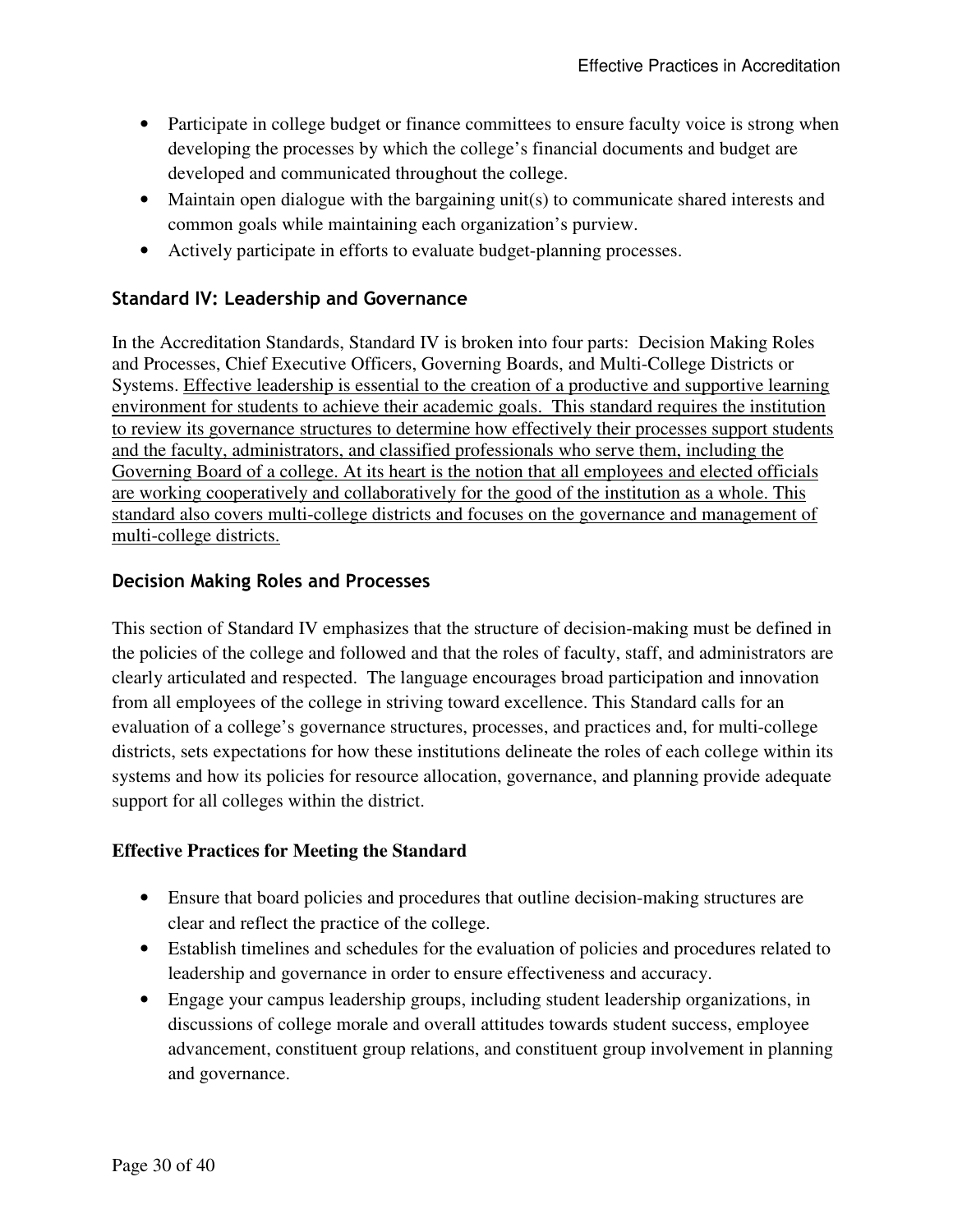- Establish a policy with your college's Governing Board or Board of Trustees that codifies the 10 + 1 agreement between your college or district and your local Academic Senate.
- Establish practices that support documentation of constituent group engagement in decision-making such as detailed minutes of meetings of college-wide planning and governance committees which identify attendees by constituent group.
- Communicate the actions of your leadership and governance committees to the college regularly and clearly.
- Establish practices for evaluating how well constituent groups feel they are able to engage in decision-making such as surveys or governance committee retreats, document the results of that evaluation, and use the results to make improvements to processes and policies.

### **Chief Executive Officers**

This section of Standard IV defines the role of the president, superintendent, or chief executive. The section ensures that one individual is empowered by the Board of Trustees to actively supervise employees' implementation of collegial processes, adherence to regulatory requirements, and engagement with the community. This Standard sets expectations for the CEO's advancement of the college's mission and implementation of effective planning and decision-making practices. The Chief Executive Officer has a unique role in the process to earn or reaffirm accreditation and he or she should be knowledgeable about the process and all college efforts to comply with Eligibility Requirements and Standards.

### **Effective Practices for Meeting the Standard**

- Hire and train an effective chief executive for the college.
- Regularly evaluate and document the decision making structure through the established college processes to the chief executive.
- Document the mechanism by which the college evaluates its decision-making structure and provides recommendations to the chief executive for change.
- With the college chief executive or district executive, actively engage in board training sessions, particularly with respect to the role of faculty in the college decision making processes.
- Include a flowchart that illustrates college decision-making
- Document how the CEO communicates decisions to the college regarding decisionmaking, accreditation, and all other aspects of institutional quality and effectiveness.
- Ensure that the CEO is actively presented with and understands college performance data including student achievement data, student learning outcomes data, institution set standards data, data regarding the connections between strategic planning and budget allocation.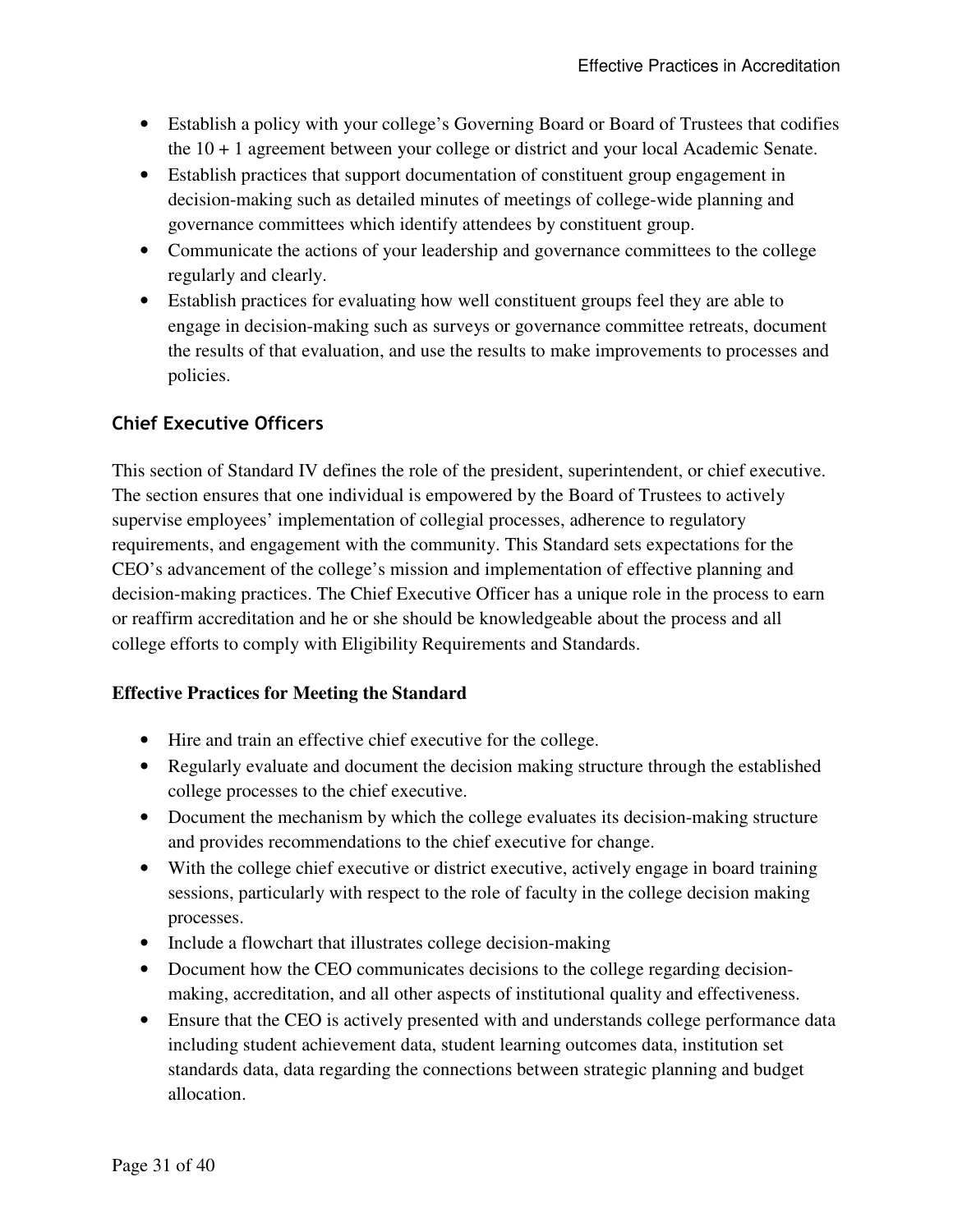• Actively involve the CEO in establishing processes for integrating these essential data metrics into planning processes.

### **Governing Board**

Though the pendulum is swinging, in recent years actions taken by college boards of trustees or individual members of boards have led to recommendations for colleges and, in some cases, even sanctions. While that tide has seemed to turn, this section of Standard IV sets clear expectations that the board of trustees must comply with its own policies, engage in board development training, and not interfere with administrative implementation of college procedures, provide that implementation does not violate board policy.

### **Effective Practices for Meeting the Standard**

- Ensure the board has a code of ethics and conflict of interest statements that are regularly reviewed.
- Establish a timeline and schedule for the board to review its own policies
- Document the Board's work to create policy that is appropriate for their role within the college's leadership infrastructure.
- Create and maintain policy and procedures for selecting and evaluating the Chief Executive Officer and carry out those procedures effectively and transparently.
- Regularly present to the Board data regarding student success and institutional effectiveness, including student learning outcomes data, institution set standards, financial information data, and student completion and achievement data.
- Keep the Board aware and informed regarding all efforts made in furtherance of the college's compliance with the Standards, Eligibility Requirements, Commission policies, and the college's accreditation status.
- Support the Board's efforts at self-evaluation and encourage frequent training and goalsetting opportunities such as a Board workshops, Board retreats, or interactions with campus leaders, in compliance with legal requirements under the Open Meetings Act.

### **Multi-College Districts or Systems**

This section of the Standards explicitly defines the expectations for colleges or centers operating in a district. The Commission recognizes that almost half of all member institutions are part of a multi-college district/system and this section develops the minimum standards expected for such entities. It is expected that colleges will identify how their individual college interacts within such a district and how district policies and procedures impact the attainment of their mission.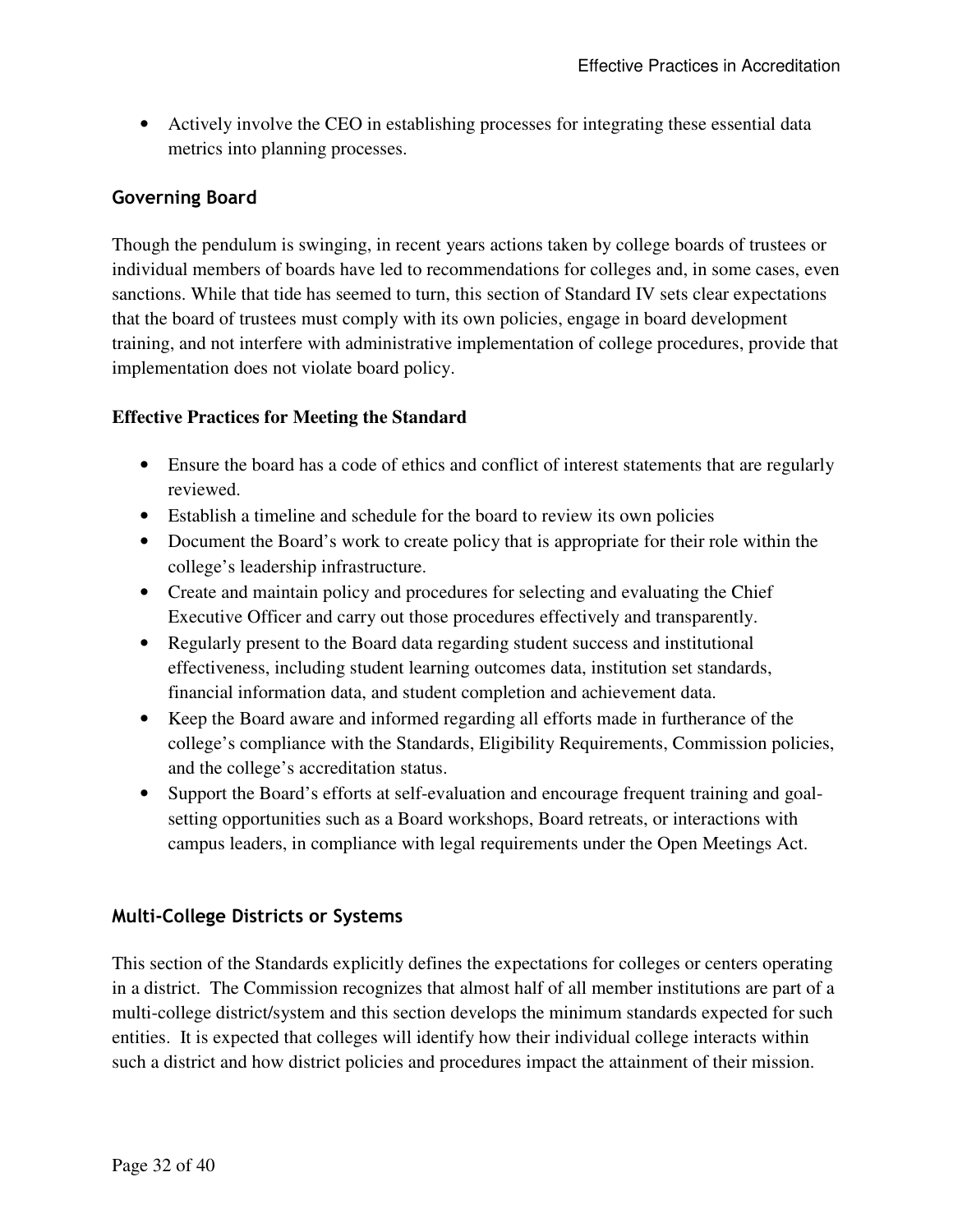ACCJC has aligned the accreditation timelines for site-visits within a district such that all colleges in a multi-college district will be on the same cycle of evaluation.

### **Effective Practices for Meeting the Standard**

- Create a district-wide committee or communication mechanism between colleges to address district-wide concerns. Document the communication and outcome of any recommendations.
- Collaborate among colleges within the district regarding the writing of this section for each college's self-evaluation plan.
- Create a delineation of responsibility function map which documents and communicates the division of operational responsibilities between colleges within the system and the district.
- Evaluate the delineation of responsibility for effectiveness, including the primary and secondary entities and their responsibilities.
- Evaluate and document the resource allocation model for the district. Use data collected on the effectiveness of this process to make changes and improvements and document those changes.
- Evaluate and document the human resources plan for the district.
- Establish clear protocols for communication and sharing information between colleges within a district, especially communication and information related to integrated planning processes and budget allocations.
- Engage in regular assessment of your college's role in the district/system to ensure each college is given opportunity to receive district resources and to participate in districtwide planning in order to achieve their individual college's mission and meet educational goals for student achievement and learning.

# XIV. Conclusion

While the accreditation cycle has many moving parts and potential pitfalls, the emphasis for colleges should always be placed on accreditation as an opportunity to continuously improve its services to students and further the mission of student achievement and learning. Helping your college move away from a view of accreditation as a necessary evil solely to comply with regulation does a disservice to your college faculty and staff's ability to be innovative and work collaboratively in the shared mission of increasing opportunity and improving the lives of our students through quality educational experiences.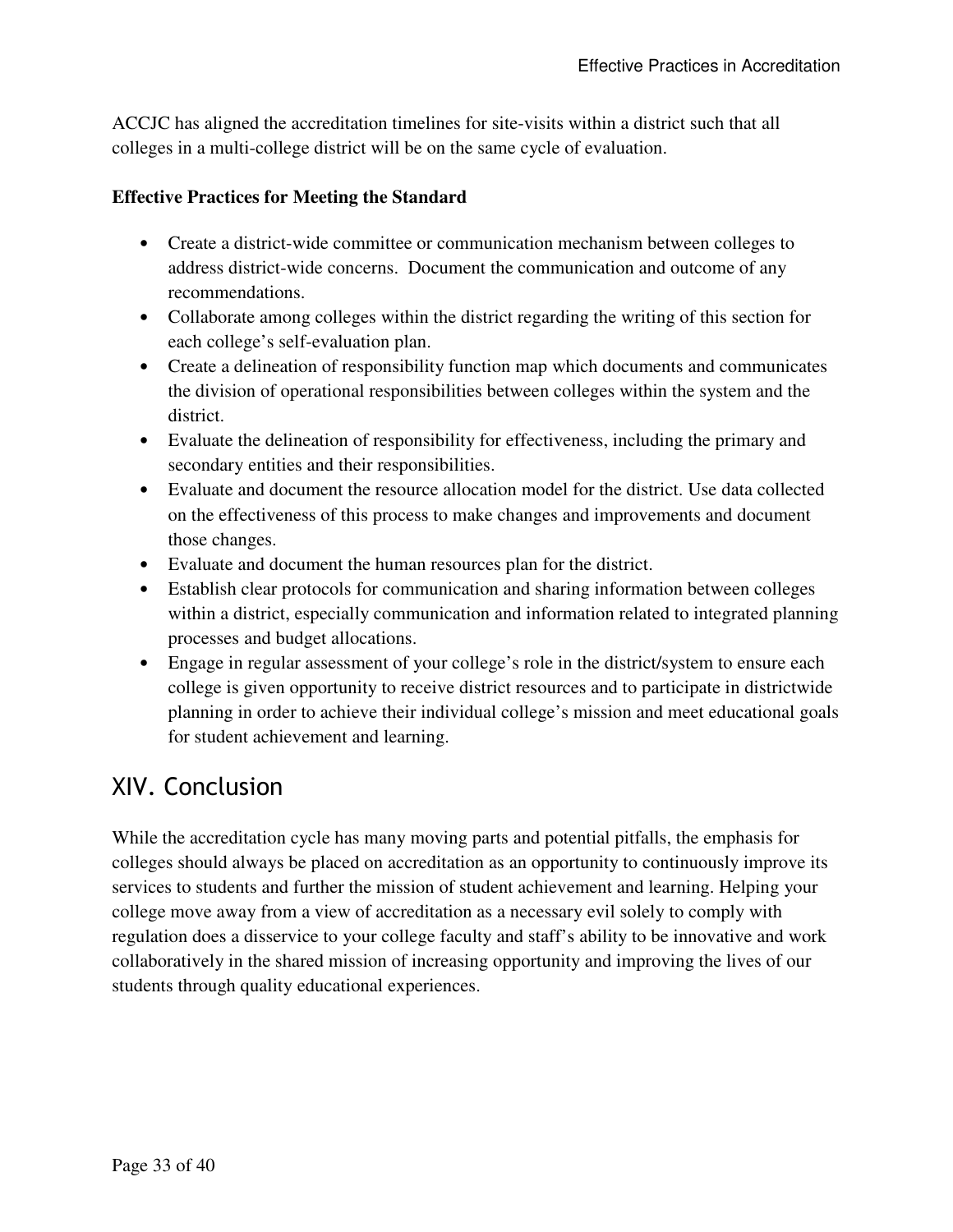# Appendices & References

### **References**

The following articles and resource materials are referenced in the paper or provided for additional reference.

### Rio Hondo Accreditation Survival Guide

This handbook is provided by Rio Hondo College to help students and staff understand the accreditation process and what to expect during a team visit.

"Behind the Green Curtain: The Accreditation Visit Unveiled, or Where do Those Accreditation Recommendations Come from Anyway?" (2008)

This Rostrum article, written by past accreditation Peer Evaluation Team members Janet Fulks of Bakersfield College and Richard Mahon of Riverside City College provides some insight into managing and preparing for a visit from an ACCJC Peer Evaluation Team. Rostrum articles can be found at www.asccc.org.

"The ACCJC Visiting Team: Details, Details, Details" (2012)

This Rostrum article is written by former Accreditation Committee Chair Michelle Grimes-Hillman and offers more in-depth information on Peer Evaluation teams, especially the roles that faculty might play on a visiting team. Rostrum articles can be found at www.asccc.org.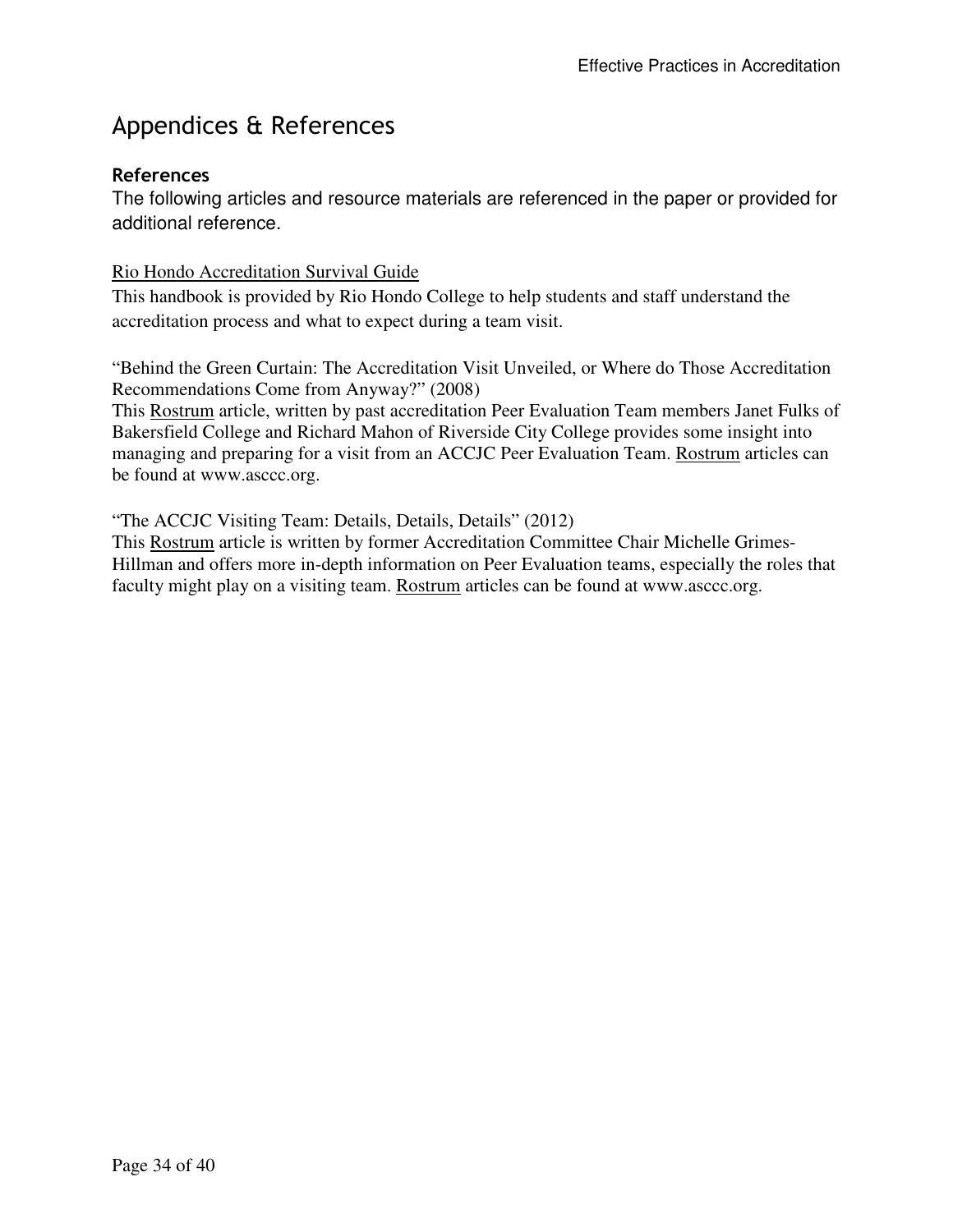### **Bio Data Form for ACCJC Evaluators**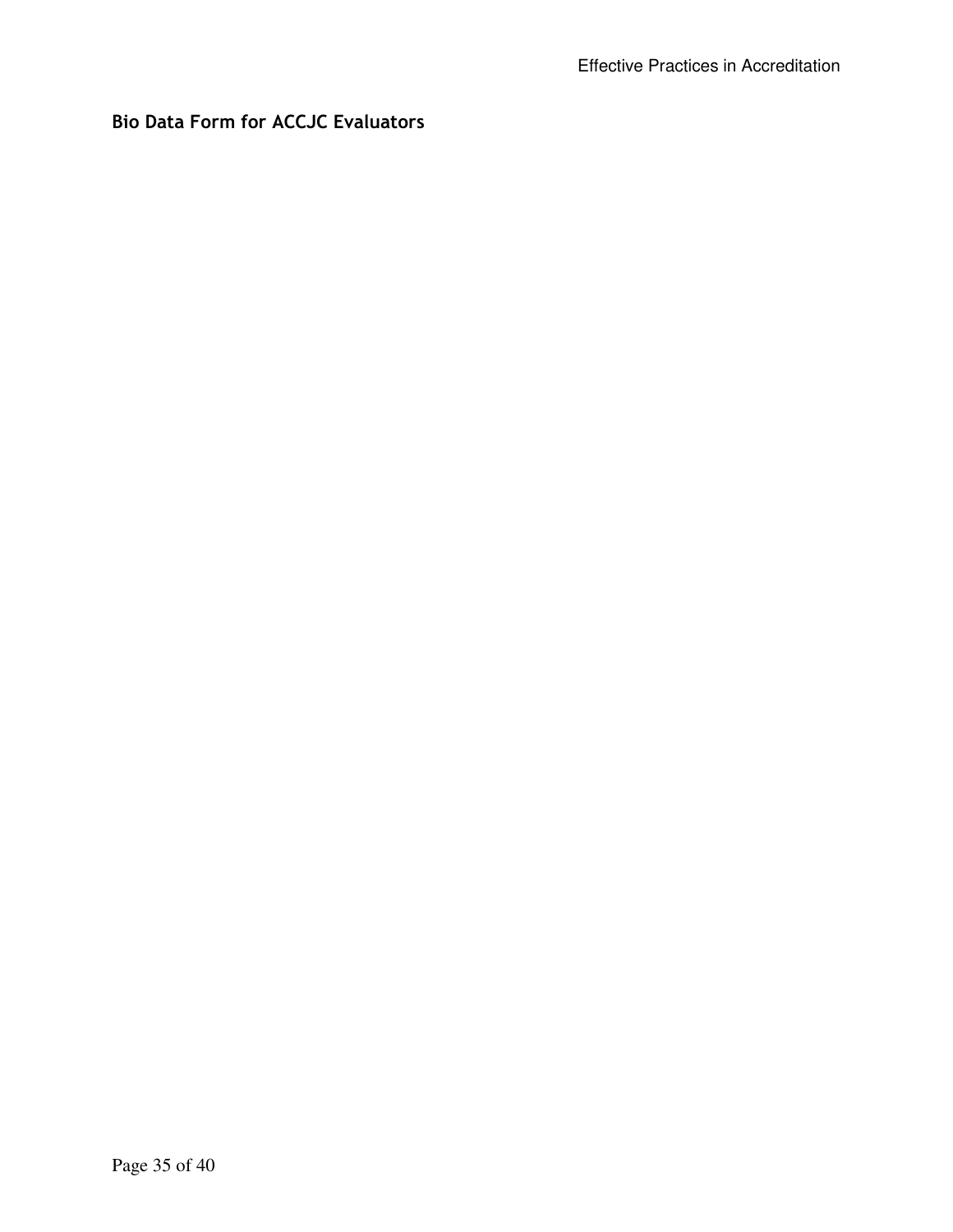### **ACCREDITING COMMISSION FOR COMMUNITY AND JUNIOR COLLEGES**

**Western Association of Schools and Colleges**

### **Bio Data Form for Evaluators**

**(Please type or print)** 

| M F                      | Gender<br>$(Mr.)$ $(Ms.)$ $(Dr.)$ $Name$                                                                    |
|--------------------------|-------------------------------------------------------------------------------------------------------------|
|                          | <b>Institution</b>                                                                                          |
|                          |                                                                                                             |
|                          |                                                                                                             |
| <b>Current Position:</b> |                                                                                                             |
| Trustee____              | Administration____; Instructional Faculty____; Student Support Services____; Library/Learning Resources___; |
| Describe your            |                                                                                                             |
|                          | <b>Business</b>                                                                                             |
|                          | Home                                                                                                        |
|                          | Home                                                                                                        |

#### **Professional Education:**

| Earned Degree<br>and State | Year | Institution | City |
|----------------------------|------|-------------|------|
|                            |      |             |      |
|                            |      |             |      |
|                            |      |             |      |
|                            |      |             |      |
|                            |      |             |      |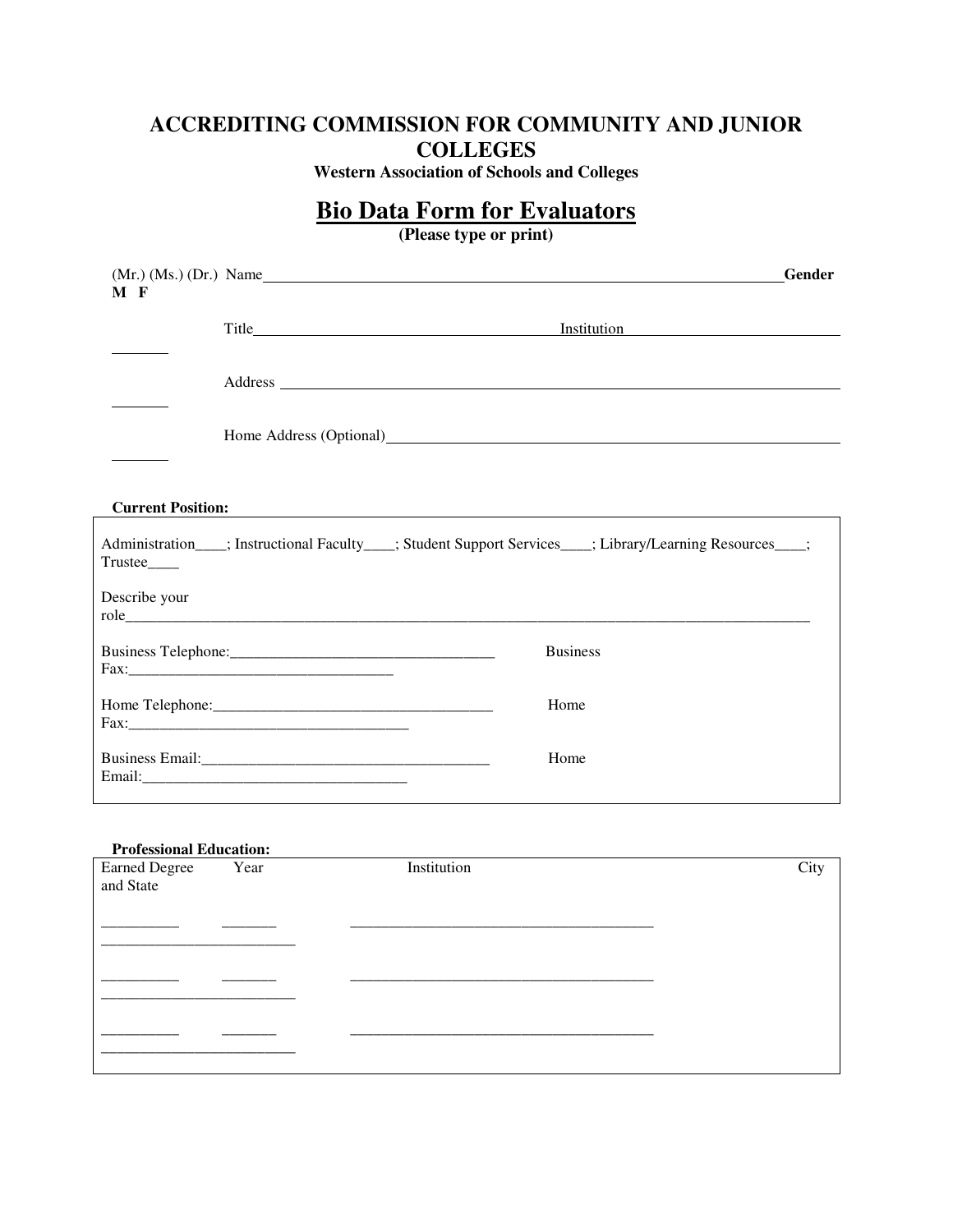#### **Professional Experience:**

| Administrative Experience (______ Yrs.)<br>Describe: <u>Constantino de la constantino de la constantino de la constantino de la constantino de la constantino de la constantino de la constantino de la constantino de la constantino de la constantino de la constantino d</u>       |  |
|---------------------------------------------------------------------------------------------------------------------------------------------------------------------------------------------------------------------------------------------------------------------------------------|--|
| Teaching Experience (Comparison, Major Discipline/Field: Related<br>Discipline/Field:                                                                                                                                                                                                 |  |
| Student Support Services Experience ( <u>Letter Yrs.</u> )                                                                                                                                                                                                                            |  |
| Library/Learning Resources Experience ( <u>Lessens</u> Yrs)                                                                                                                                                                                                                           |  |
| Trustee Experience (Campana Yrs.)                                                                                                                                                                                                                                                     |  |
| Other Professional Experience (________ Yrs.)<br>Describe: <u>and the contract of the contract of the contract of the contract of the contract of the contract of the contract of the contract of the contract of the contract of the contract of the contract of the contract of</u> |  |
| (Grants, Research, etc.)<br>Special Qualifications/Experience, check all that apply and describe.                                                                                                                                                                                     |  |
| Fiscal Management______; Facilities Management______; Human Resources______; Faculty Staff<br>Development_____;                                                                                                                                                                       |  |
| Student Learning Outcomes (Design and Assessment) ______; Program Review ______; Instructional<br>Methodologies____;                                                                                                                                                                  |  |
| Educational Technology ______; Distance Education (Design and Assessment) ______; Institutional<br>Planning/Evaluation____;                                                                                                                                                           |  |
| Adult /Pre-Collegiate Education ____; Non-Credit____                                                                                                                                                                                                                                  |  |
|                                                                                                                                                                                                                                                                                       |  |
|                                                                                                                                                                                                                                                                                       |  |
|                                                                                                                                                                                                                                                                                       |  |
|                                                                                                                                                                                                                                                                                       |  |
|                                                                                                                                                                                                                                                                                       |  |
|                                                                                                                                                                                                                                                                                       |  |

\_\_\_\_\_\_\_\_\_\_\_\_\_\_\_\_\_\_\_\_\_\_\_\_\_\_\_\_\_\_\_\_\_\_\_\_\_\_\_\_\_\_\_\_\_\_\_\_\_\_\_\_\_\_\_\_\_\_\_\_\_\_\_\_\_\_\_\_\_\_\_\_\_\_\_\_\_\_\_\_\_\_\_\_\_\_\_\_\_\_\_\_\_

\_\_\_\_\_\_\_\_\_\_\_\_\_\_\_\_\_\_\_\_\_\_\_\_\_\_\_\_\_\_\_\_\_\_\_\_\_\_\_\_\_\_\_\_\_\_\_\_\_\_\_\_\_\_\_\_\_\_\_\_\_\_\_\_\_\_\_\_\_\_\_\_\_\_\_\_\_\_\_\_\_\_\_\_\_\_\_\_\_\_\_\_\_

#### **Other Qualifications/Experience**

\_\_\_\_\_\_\_\_\_\_

\_\_\_\_\_\_\_\_\_\_